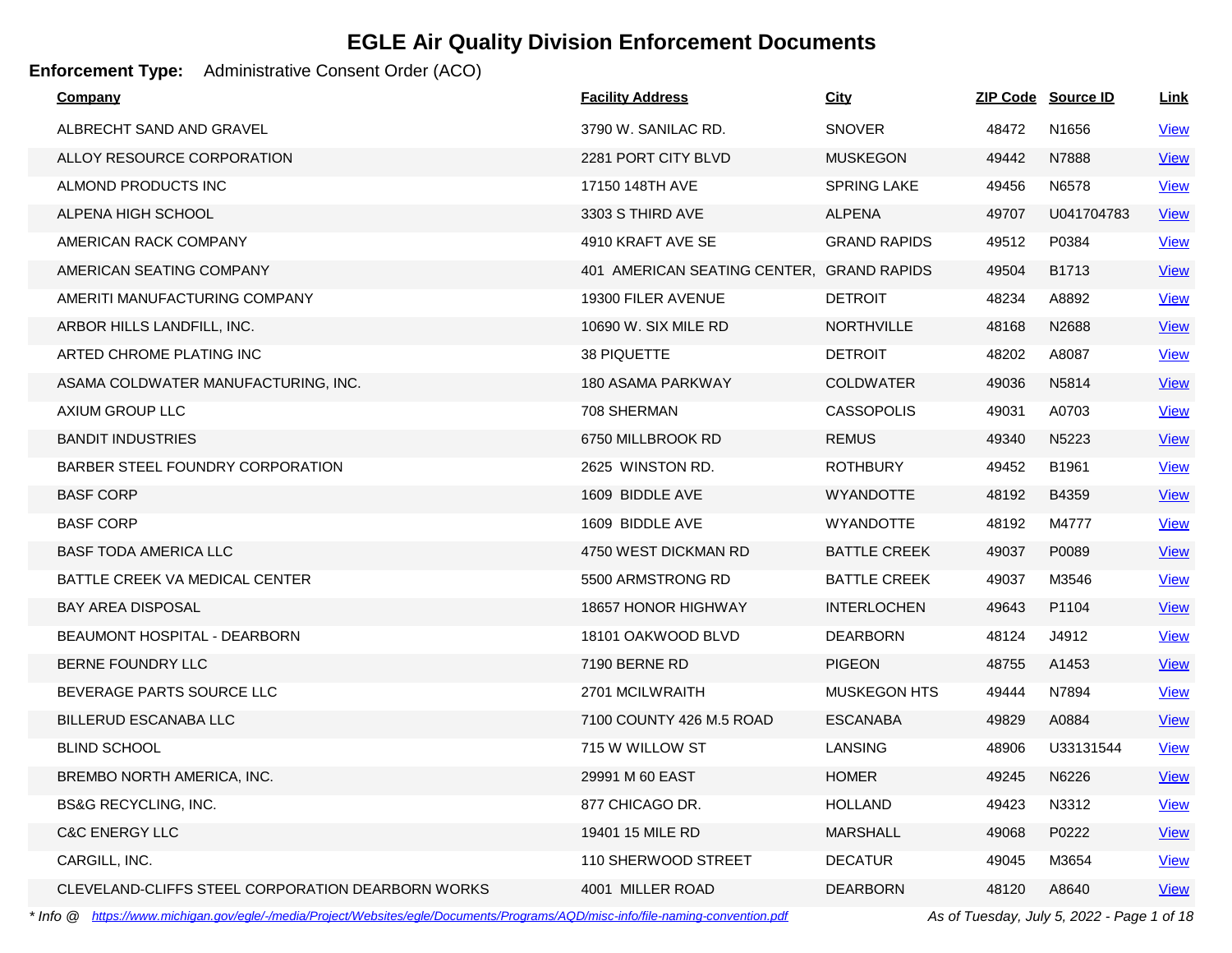### **Enforcement Type:** Administrative Consent Order (ACO)

| Company                                            | <b>Facility Address</b>    | <b>City</b>          |       | ZIP Code Source ID | Link        |
|----------------------------------------------------|----------------------------|----------------------|-------|--------------------|-------------|
| <b>COMFORT RESEARCH</b>                            | 1719 ELIZABETH NW          | <b>GRAND RAPIDS</b>  | 49504 | N1916              | <b>View</b> |
| <b>COMMERCIAL BUILDING</b>                         | 4468 W. JEFFERSON AVENUE   | <b>ECORSE</b>        | 48229 | U821904691         | <b>View</b> |
| COMMERCIAL PROPERTIES                              | 115 & 117 S. KALAMAZOO ST. | <b>WHITE PIGEON</b>  | 49099 | U752102615         | <b>View</b> |
| <b>COMMERCIAL PROPERTY</b>                         | 16400 EAST WARREN AVENUE   | <b>DETROIT</b>       | 48224 | U821606712         | <b>View</b> |
| <b>COMMERCIAL STRUCTURE</b>                        | 25245 FORD ROAD            | <b>DEARBORN</b>      | 48127 | U821705423         | <b>View</b> |
| <b>COMMERICAL BUILDING</b>                         | 3820 GRAND RIVER           | <b>DETROIT</b>       | 48208 | U821801623         | <b>View</b> |
| COMMERICAL BUILDING - GAS STATION                  | 709 WEST STATE ST          | ST. JOHNS            | 48879 | U192100898         | View        |
| CONSUMERS ENERGY - WHITE PIGEON COMPRESSOR STATION | 68536 A ROAD, ROUTE 1      | WHITE PIGEON         | 49099 | N <sub>5573</sub>  | <b>View</b> |
| DETROIT RENEWABLE POWER, LLC                       | 5700 RUSSELL ST            | <b>DETROIT</b>       | 48211 | M4148              | <b>View</b> |
| DETROIT THERMAL BEACON HEATING PLANT               | 541 MADISON AVE            | <b>DETROIT</b>       | 48226 | B2814              | <b>View</b> |
| DICASTAL NORTH AMERICA, INC.                       | 1 DICASTAL DR.             | <b>GREENVILLE</b>    | 48838 | N7688              | <u>View</u> |
| DOW SILICONES CORPORATION                          | 3901 S SAGINAW RD          | <b>MIDLAND</b>       | 48686 | A4043              | <b>View</b> |
| DTE ELECTRIC COMPANY - MONROE POWER PLANT          | 3500 EAST FRONT STREET     | <b>MONROE</b>        | 48161 | B2816              | <b>View</b> |
| EES COKE BATTERY L.L.C.                            | 1400 ZUG ISLAND ROAD       | <b>RIVER ROUGE</b>   | 48209 | P0408              | <b>View</b> |
| ELECTRO CHEMICAL FINISHING                         | 2610 REMICO SW             | <b>WYOMING</b>       | 49509 | N2787              | <u>View</u> |
| ELM PLATING CO. - HUPP STREET                      | 533 HUPP STREET            | <b>JACKSON</b>       | 49203 | P0636              | View        |
| <b>ENTECH</b>                                      | 69676 MI 103               | <b>WHITE PIGEON</b>  | 49009 | U75130649          | <b>View</b> |
| EVERGREEN PACKAGING INC.                           | 2315 MILLER RD             | <b>KALAMAZOO</b>     | 49001 | B8574              | <b>View</b> |
| FCA US LLC - JEFFERSON NORTH ASSEMBLY PLANT        | 2101 CONNER AVE            | <b>DETROIT</b>       | 48215 | N2155              | <b>View</b> |
| FLINT WATER POLLUTION CONTROL FACILITY             | G-4652 BEECHER RD          | <b>FLINT</b>         | 48532 | B1598              | <b>View</b> |
| FORD MOTOR CO ROUGE COMPLEX                        | 3001 MILLER RD             | <b>DEARBORN</b>      | 48121 | A8648              | <b>View</b> |
| FORMER ALLIED AUTOMOTIVE TECHNICAL CENTER          | 900 W. MAPLE               | <b>TROY</b>          | 48083 | U821905626         | <b>View</b> |
| FORMER ANACONDA WIRE AND CABLE                     | 1133 W. WESTERN AVE        | <b>MUSKEGON</b>      | 49441 | U611611944         | <b>View</b> |
| FORMER HOMETOWN BICYCLES SHOP                      | 9317 MAIN STREET           | <b>WHITMORE LAKE</b> | 48189 | U811700638         | <b>View</b> |
| <b>FORMER HOTEL</b>                                | 1014 E. GENESSE AVE        | <b>SAGINAW</b>       | 48601 | U731903119         | <b>View</b> |
| <b>FORMER KMART</b>                                | 19800 WEST ROAD            | <b>WOODHAVEN</b>     | 48183 | U821512947         | <b>View</b> |
| FORMER MINDEN SCHOOL                               | 8475 THIRD ST.,            | <b>MINDEN</b>        | 48456 | U762200072         | <u>View</u> |
| <b>FORMER O'MALLEYS BAR</b>                        | 8981 RED ARROW HWY.,       | <b>BRIDGMAN</b>      | 49106 | U111900321         | <b>View</b> |

*\* Info @ https://www.michigan.gov/egle/-/media/Project/Websites/egle/Documents/Programs/AQD/misc-info/file-naming-convention.pdf As of Tuesday, July 5, 2022 - Page 2 of 18*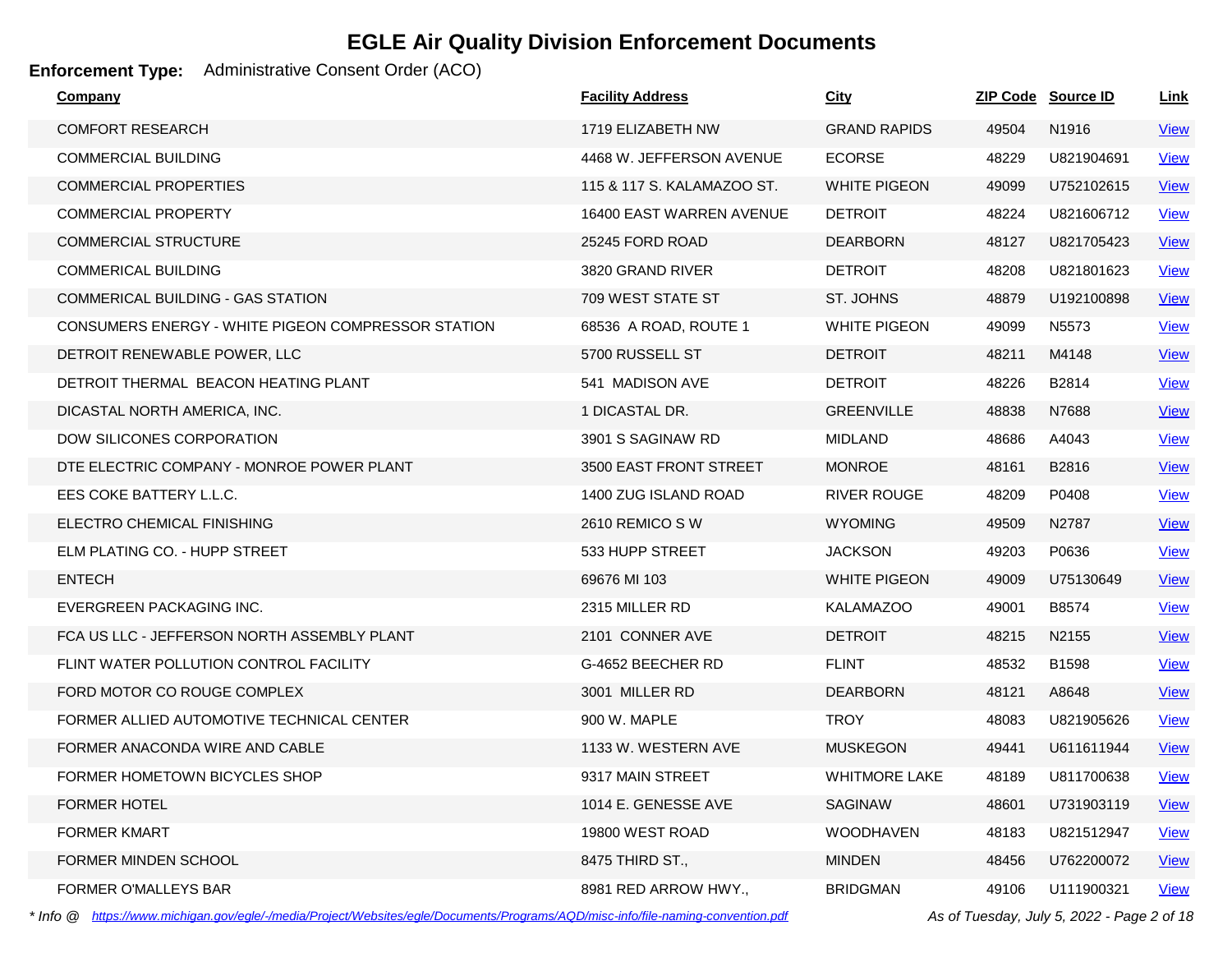### **Enforcement Type:** Administrative Consent Order (ACO)

| <u>Company</u>                                  | <b>Facility Address</b>      | <u>City</u>          |       | <b>ZIP Code Source ID</b> | <u>Link</u> |
|-------------------------------------------------|------------------------------|----------------------|-------|---------------------------|-------------|
| FORMER OUR LADY OF LASALLE/ THE IVY             | 2219 COOLIDGE HWY            | <b>BERKLEY</b>       | 48072 | U632106568                | <b>View</b> |
| FORMER SALVATION ARMY BUILDING                  | 108 AND 118 W. LAWRENCE      | <b>PONTIAC</b>       | 48341 | U631808141                | <b>View</b> |
| <b>GCI GOKOH COLDWATER INC</b>                  | 100 CONCEPT DR               | <b>COLDWATER</b>     | 49036 | N5904                     | View        |
| <b>GERKEN MATERIALS, INC - HMA PLANT 7</b>      | 1660 E CHICAGO RD            | <b>JONESVILLE</b>    | 49250 | N7740                     | <b>View</b> |
| GERKEN MATERIALS, INC. HMA PLANT #22            | 5100 W STERNS RD             | OTTAWA LAKE          | 49627 | N1536                     | <b>View</b> |
| <b>GLWA WATER RESOURCE RECOVERY FACILITY</b>    | 9300 W. JEFFERSON AVE        | <b>DETROIT</b>       | 48209 | B2103                     | <u>View</u> |
| GM LLC SAGINAW METAL CASTING OPERATIONS         | 1629 N. WASHINGTON           | <b>SAGINAW</b>       | 48601 | B1991                     | <b>View</b> |
| GMI - HMA PLANT 19                              | 2675 TREAT RD                | <b>ADRIAN</b>        | 49221 | B7068                     | <b>View</b> |
| <b>GRAND RAPIDS WASTEWATER TREATMENT PLANT</b>  | 1300 MARKET AVE SW           | <b>GRAND RAPIDS</b>  | 49503 | B1729                     | <b>View</b> |
| <b>GRANGER WOOD STREET LANDFILL</b>             | 16980 WOOD ROAD              | <b>LANSING</b>       | 48906 | N5997                     | <b>View</b> |
| <b>GREAT LAKES TRAILER WASHOUT</b>              | 8178 NEPTUNE DRIVE           | <b>KALAMAZOO</b>     | 49009 | U391502444                | <b>View</b> |
| <b>GREDE LLC - IRON MOUNTAIN</b>                | 801 S CARPENTER AVE          | <b>KINGSFORD</b>     | 49802 | B1577                     | <b>View</b> |
| HAVILAND ENTERPRISES, INC                       | 421 ANN ST NW                | <b>GRAND RAPIDS</b>  | 49504 | N0878                     | <b>View</b> |
| <b>HD INDUSTRIES</b>                            | 19455 GLENDALE               | <b>DETROIT</b>       | 48223 | N0246                     | <b>View</b> |
| HENRY FORD WEST BLOOMFIELD HOSPITAL             | 6777 WEST MAPLE ROAD         | W BLOOMFIELD         | 48322 | P0336                     | <b>View</b> |
| HOLCIM (US) INC. DBA LAFARGE ALPENA PLANT       | 1435 FORD AVENUE             | <b>ALPENA</b>        | 49707 | B1477                     | <b>View</b> |
| HOMER CONCRETE PRODUCTS                         | 7015 ENTERPRISE DRIVE        | <b>BROWN CITY</b>    | 48416 | P0889                     | <b>View</b> |
| HURON CASTING, INC (BLUE DIAMOND STEEL CASTING) | 7050 HARTLEY ST. & 125 STURM | <b>PIGEON</b>        | 48755 | B7013                     | <b>View</b> |
| HUTCHINSON ANTIVIBRATION SYSTEMS, INC.          | 460 FULLER AVE, NE           | <b>GRAND RAPIDS</b>  | 49503 | E5094                     | <b>View</b> |
| <b>INDUSTRIAL PROPERTY</b>                      | 6201 HUSSAR                  | <b>DETROIT</b>       | 48209 | U821500722                | <b>View</b> |
| INTERTAPE POLYMER GROUP                         | 317 KENDALL AVENUE           | <b>MARYSVILLE</b>    | 48040 | A6220                     | <b>View</b> |
| <b>IRON CITY ENTERPRISES</b>                    | N2404 HWY 41                 | <b>MENOMINEE</b>     | 49858 | P1155                     | <b>View</b> |
| <b>ISABELLA PELLET</b>                          | 6900 W BASELINE RD           | <b>LAKE ISABELLA</b> | 48893 | P0215                     | <b>View</b> |
| <b>JO MAR ENTERPRISES INC</b>                   | 7489 DAVISON EAST            | <b>DETROIT</b>       | 48212 | B5794                     | <b>View</b> |
| JOY CONSTRUCTION & LEASING INC                  | 19200 WOODWARD               | <b>DETROIT</b>       | 48204 | N8078                     | <b>View</b> |
| JOY CONSTRUCTION AND LEASING, INC               | 7730 JOY ROAD                | <b>DETROIT</b>       | 48204 | U82080359                 | <b>View</b> |
| JVIS MFG., LLC                                  | 1285 N CRYSTAL AVE           | <b>BENTON HARBOR</b> | 49022 | N3747                     | <b>View</b> |
| JVISFH, LLC                                     | 23944 FREEWAY PARK DRIVE     | <b>FARMINGTN HLS</b> | 48335 | P0293                     | <b>View</b> |

*\* Info @ https://www.michigan.gov/egle/-/media/Project/Websites/egle/Documents/Programs/AQD/misc-info/file-naming-convention.pdf As of Tuesday, July 5, 2022 - Page 3 of 18*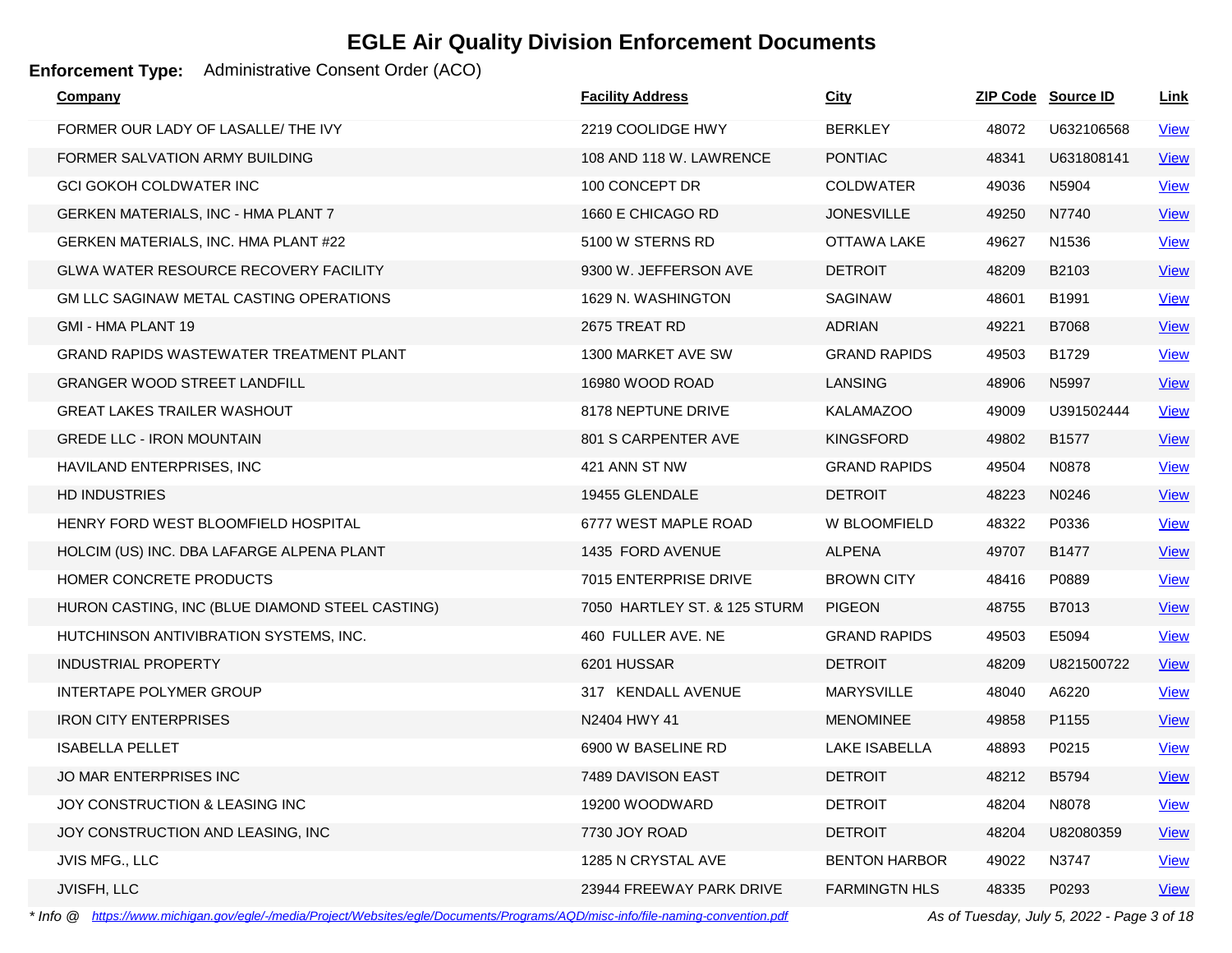### **Enforcement Type:** Administrative Consent Order (ACO)

| <b>Company</b>                                  | <b>Facility Address</b>    | <u>City</u>          |       | <b>ZIP Code Source ID</b> | <u>Link</u> |
|-------------------------------------------------|----------------------------|----------------------|-------|---------------------------|-------------|
| KALSEC, INCORPORATED                            | 3713 WEST MAIN ST          | <b>KALAMAZOO</b>     | 49005 | A1991                     | <u>View</u> |
| KASSOUNI MANUFACTURING INC                      | 815 S FRONT ST             | <b>BELDING</b>       | 48809 | A1702                     | <b>View</b> |
| KINROSS CORRECTIONAL FACILITY                   | 16770 SOUTH WATERTOWER DRI | <b>KINCHELOE</b>     | 49788 | N2955                     | <b>View</b> |
| KIRTLAND PRODUCTS LLC - ARETE INDUSTRIES, INC.  | 1 ALTAIR DR.               | <b>BOYNE CITY</b>    | 49712 | N2239                     | View        |
| KNAUF INSULATION, INC.                          | 1000 E NORTH ST            | <b>ALBION</b>        | 49224 | B7205                     | <b>View</b> |
| <b>KRO-PRO</b>                                  | 1004 EAST BROADWAY AVENU   | <b>NORTON SHORES</b> | 49444 | P0906                     | <b>View</b> |
| L'ANSE WARDEN ELECTRIC COMPANY LLC              | 157 S MAIN STREET          | LANSE                | 49946 | B4260                     | <b>View</b> |
| LAPEER PLATING & PLASTICS, INC.                 | 395 DEMILLE RD.            | LAPEER               | 48446 | N <sub>1863</sub>         | <b>View</b> |
| LBWL - ECKERT STATION & REO TOWN PLANT          | 1201 SOUTH WASHINGTON AVEN | LANSING              | 48910 | B2647                     | <b>View</b> |
| LBWL, ERICKSON STATION                          | 3725 SOUTH CANAL ROAD      | LANSING              | 48917 | B4001                     | <b>View</b> |
| LEXAMAR CORPORATION                             | 100 LEXAMAR DRIVE          | <b>BOYNE CITY</b>    | 49712 | N2812                     | <u>View</u> |
| LG ENERGY SOLUTION MICHIGAN INC.                | 875 E 48TH ST (1 LG WAY)   | <b>HOLLAND</b>       | 49423 | P0087                     | <b>View</b> |
| LUKAZCEK EXCAVATING AND DRAINAGE, LLC.          | 311 N. BRIGGS RD.          | <b>QUINCY</b>        | 49082 | P0820                     | <u>View</u> |
| MAGNA DEXSYS (DELTA EXTERIOR SYSTEMS)           | 5589 W. MOUNT HOPE HIGHWAY | <b>LANSING</b>       | 48917 | P0429                     | <b>View</b> |
| <b>MARATHON PETROLEUM COMPANY LP</b>            | 1001 S OAKWOOD             | <b>DETROIT</b>       | 48217 | A9831                     | <b>View</b> |
| <b>MARQUETTE BRANCH PRISON</b>                  | 1960 U.S. HIGHWAY 41 SOUTH | <b>MARQUETTE</b>     | 49855 | K2153                     | <b>View</b> |
| MDOC - JACKSON COMPLEX                          | 4000 COOPER STREET         | <b>JACKSON</b>       | 49201 | B <sub>2589</sub>         | <b>View</b> |
| MDOC CHIPPEWA COMPLEX                           | 4269 W. M-80               | <b>KINCHELOE</b>     | 49784 | P0640                     | <b>View</b> |
| <b>MDOC IONIA FACILITIES</b>                    | 1342 WEST MAIN STREET      | <b>IONIA</b>         | 48846 | K2120                     | <u>View</u> |
| MDOC WOMEN'S HURON VALLEY CORRECTIONAL FACILITY | 3201 BEMIS ROAD            | YPSILANTI            | 48197 | P0637                     | <b>View</b> |
| MDOC-MUSKEGON COMPLEX                           | 2400 S. SHERIDAN DRIVE     | <b>MUSKEGON</b>      | 49442 | P0625                     | <b>View</b> |
| METAL TECHNOLOGIES, INC. THREE RIVERS GRAY IRON | 429 FOURTH STREET          | THREE RIVERS         | 49093 | B2015                     | <u>View</u> |
| MICHIGAN STATE UNIVERSITY                       | 426 AUDITORIUM RD.         | <b>EAST LANSING</b>  | 48824 | K3249                     | <b>View</b> |
| MICHIGAN SUGAR COMPANY - SEBEWAING FACTORY      | 763 N BECK ST              | <b>SEBEWAING</b>     | 48759 | B2873                     | <b>View</b> |
| MICHIGAN SUGAR COMPANY, CROSWELL FACTORY        | 159 S HOWARD AVE           | <b>CROSWELL</b>      | 48422 | B2876                     | <b>View</b> |
| MICHIGAN TURKEY PRODUCERS CO-OP INC.            | 2140 CHICAGO DR            | <b>WYOMING</b>       | 49509 | B8704                     | <b>View</b> |
| MOD INTERIORS, INCORPORATED                     | 9301 MARINE CITY HWY       | <b>IRA TWP</b>       | 49023 | N7499                     | <u>View</u> |
| <b>MOLD MASTERS COMPANY</b>                     | 1455 IMLAY CITY ROAD       | LAPEER               | 48446 | A2809                     | <b>View</b> |

*\* Info @ https://www.michigan.gov/egle/-/media/Project/Websites/egle/Documents/Programs/AQD/misc-info/file-naming-convention.pdf As of Tuesday, July 5, 2022 - Page 4 of 18*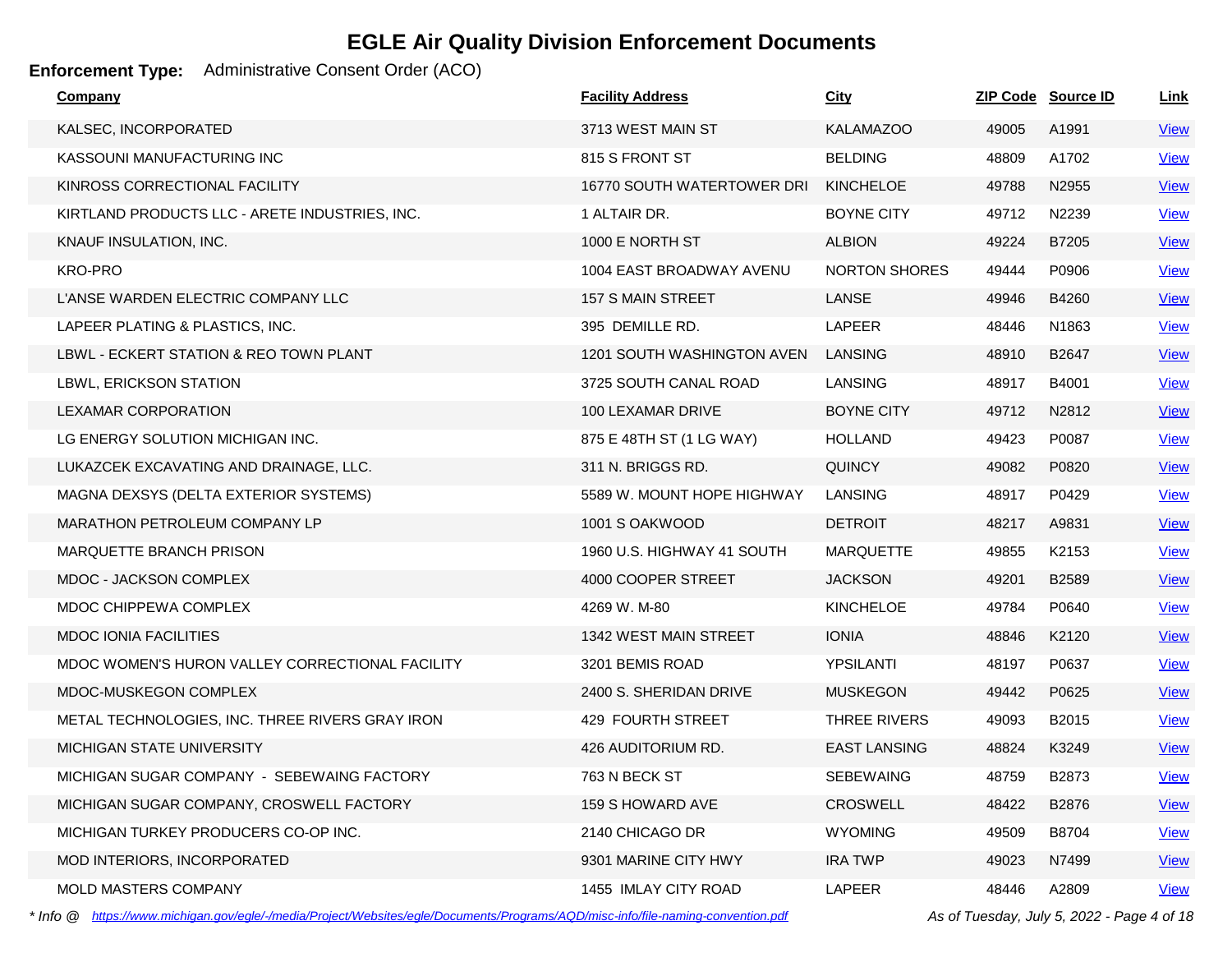### **Enforcement Type:** Administrative Consent Order (ACO)

| Company                                           | <b>Facility Address</b>     | <u>City</u>          |       | ZIP Code Source ID | Link        |
|---------------------------------------------------|-----------------------------|----------------------|-------|--------------------|-------------|
| MOLDED PLASTIC INDUSTRIES, INC.                   | 2382 JARCO DR               | <b>HOLT</b>          | 48842 | N0034              | <b>View</b> |
| MORBARK, LLC                                      | 8507 S WINN RD              | <b>WINN</b>          | 48896 | N1701              | <b>View</b> |
| MUELLER BRASS CO.                                 | 2199 LAPEER AVE             | PORT HURON           | 48060 | A6262              | <b>View</b> |
| MUSKEGON DEVELOPMENT--HEADQUARTERS--SOUR ZONE CPF | SE SE SECTION 29, T21N, R3W | <b>HOUGHTON LAKE</b> | 48629 | N0924              | <b>View</b> |
| NEXTEER AUTOMOTIVE CORPORATION                    | 3900 HOLLAND ROAD           | <b>SAGINAW</b>       | 48601 | A6175              | <u>View</u> |
| <b>NYLOK LLC</b>                                  | 15260 HALLMARK COURT        | <b>MACOMB</b>        | 48042 | N5656              | <b>View</b> |
| O W HOLMES SCHOOL                                 | 4833 OGDEN                  | <b>DETROIT</b>       | 48210 | U82130328          | <b>View</b> |
| OAKLAND HEIGHTS DEVELOPMENT, INC.                 | 2350 BROWN ROAD             | <b>AUBURN HILLS</b>  | 48326 | N6008              | <b>View</b> |
| OAKWOOD FOOD CENTER                               | 3600 OAKWOOD BOULEVARD      | <b>MELVINDALE</b>    | 48122 | U821806193         | <b>View</b> |
| OFFICE / INDUSTRIAL BUILDING                      | 2761 E. JEFFERSON           | <b>DETROIT</b>       | 48207 | U82141909          | <u>View</u> |
| OKERSTROM BUILDING                                | 13520 MERRIMAN RD           | <b>LIVONIA</b>       | 48150 | U821510261         | <b>View</b> |
| OLD BLIND SCHOOL                                  | 715 W WILLOW                | <b>LANSING</b>       | 48906 | U33140956          | <b>View</b> |
| PADNOS MANUFACTURING                              | 185 W 8TH ST                | <b>HOLLAND</b>       | 49423 | B1982              | <b>View</b> |
| PIONEER METAL FINISHING - STEPHENS ROAD           | 13251 STEPHENS ROAD         | WARREN               | 48089 | N6388              | <b>View</b> |
| PIONEER METAL FINISHING INDUSTRIAL HWY            | 24600 INDUSTRIAL HWY        | <b>WARREN</b>        | 48089 | N5747              | <b>View</b> |
| <b>PLASAN CARBON COMPOSITES</b>                   | 3195 WILSON DRIVE           | WALKER               | 49534 | P0374              | <b>View</b> |
| POST FOODS                                        | 275 CLIFF STREET            | <b>BATTLE CREEK</b>  | 49014 | B1548              | <b>View</b> |
| PPI AEROSPACE                                     | 23514 GROESBECK HIGHWAY     | WARREN               | 48089 | N6857              | <b>View</b> |
| <b>PREMIER FINISHES LLC</b>                       | 28060 GROESBECK HWY         | <b>ROSEVILLE</b>     | 48066 | N7896              | <b>View</b> |
| PRS MANUFACTURING CO                              | 3745 DYKSTRA DR             | WALKER               | 49504 | N <sub>1229</sub>  | <b>View</b> |
| PYRAMID PAVING & CONTRACTING CO                   | <b>1503 PINE ST</b>         | <b>ESSEXVILLE</b>    | 48732 | B1485              | <b>View</b> |
| RAMADA HOTEL                                      | 20777 EUREKA RD             | <b>TAYLOR</b>        | 48180 | U821508779         | <b>View</b> |
| REAL ALLOY RECYCLING, LLC                         | 267 N. FILLMORE RD          | <b>COLDWATER</b>     | 49036 | N5957              | <b>View</b> |
| REFORMATORY POWER PLANT                           | 1342 W. MAIN ST.            | <b>IONIA</b>         | 48846 | U341604265         | <b>View</b> |
| <b>RESIDENCE</b>                                  | 368 BRUNSON                 | <b>BENTON HARBOR</b> | 49022 | U111512045         | <u>View</u> |
| <b>RESIDENCE</b>                                  | 668 PEARL ST                | <b>BENTON HARBOR</b> | 49022 | U111513363         | <b>View</b> |
| <b>RESIDENCE</b>                                  | 14444 FLANDERS              | <b>DETROIT</b>       | 48205 | U821805752         | <u>View</u> |
| <b>RESIDENCE</b>                                  | 8040 SMART                  | <b>DETROIT</b>       | 48210 | U821701241         | <b>View</b> |

*\* Info @ https://www.michigan.gov/egle/-/media/Project/Websites/egle/Documents/Programs/AQD/misc-info/file-naming-convention.pdf As of Tuesday, July 5, 2022 - Page 5 of 18*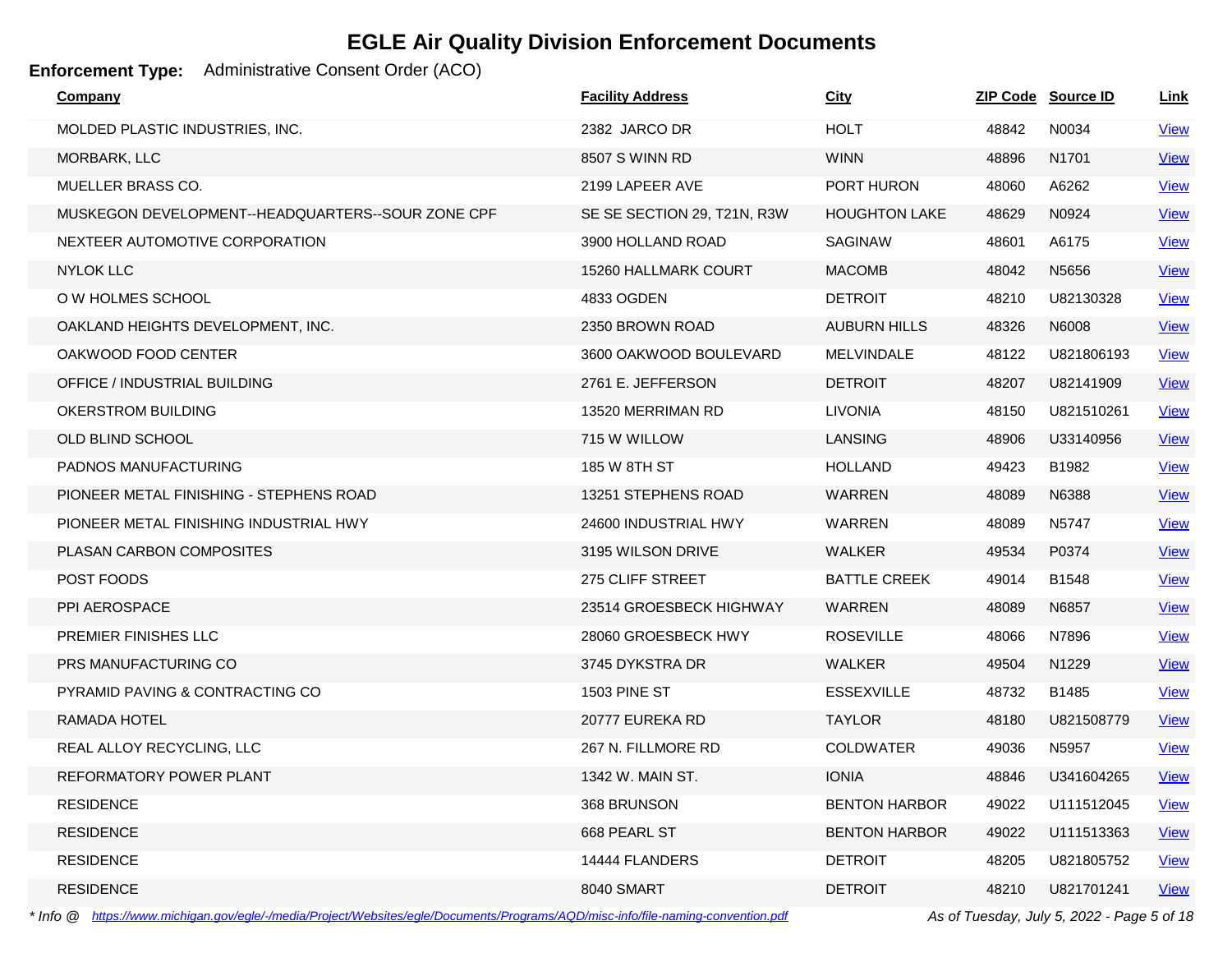### **Enforcement Type:** Administrative Consent Order (ACO)

| Company                                        | <b>Facility Address</b>           | City                |       | ZIP Code Source ID | Link        |
|------------------------------------------------|-----------------------------------|---------------------|-------|--------------------|-------------|
| <b>RESIDENCE</b>                               | 5544 MCDOUGALL                    | <b>DETROIT</b>      | 48211 | U821702318         | <u>View</u> |
| <b>RESIDENCE</b>                               | 4034 BENITEAU                     | <b>DETROIT</b>      | 48214 | U822002164         | <b>View</b> |
| <b>RESIDENCE</b>                               | 12811 LAUDER                      | <b>DETROIT</b>      | 48227 | U821607544         | <b>View</b> |
| <b>RESIDENCE</b>                               | 19608 MITCHELL                    | <b>DETROIT</b>      | 48234 | U821604736         | <b>View</b> |
| RESIDENTIAL STRUCTURE                          | 17629 HEYDEN                      | <b>DETROIT</b>      | 48219 | U821410327         | <b>View</b> |
| RIVERVIEW LAND PRESERVE                        | 20863 GRANGE RD                   | <b>RIVERVIEW</b>    | 48193 | M4469              | <b>View</b> |
| ROAD WAY INN HOTEL / WOODHAVEN ENTERPRISES INC | 32035 VANDYKE AVE                 | <b>WARREN</b>       | 48093 | U501512796         | <b>View</b> |
| ROGERS PRINTING INC                            | 3350 MAIN ST                      | <b>RAVENNA</b>      | 49451 | A4216              | <b>View</b> |
| ROSATI SPECIALTIES                             | 24200 CAPITAL BLVD.               | <b>CLINTON TWP</b>  | 48036 | P0808              | <b>View</b> |
| <b>SCOTT ELEMENTARY</b>                        | 804 WILSON ST.                    | <b>DEWITT</b>       | 48820 | U191906575         | <b>View</b> |
| SEBEWAING LIGHT AND WATER DEPT.                | <b>120 WEST MAIN STREET</b>       | <b>SEBEWAING</b>    | 48759 | P0829              | <b>View</b> |
| ST MARYS CEMENT CHARLEVOIX PLANT               | 16000 BELLS BAY RD                | <b>CHARLEVOIX</b>   | 49720 | B1559              | <b>View</b> |
| <b>STATE CRUSHING INC</b>                      | 2260 AUBURN RD                    | <b>AUBURN HILLS</b> | 48326 | N3171              | <b>View</b> |
| STATE CRUSHING, INC.-EAST                      | 25501 SHERWOOD                    | <b>WARREN</b>       | 48093 | M3526              | <b>View</b> |
| <b>SUN CHEMICAL CORP</b>                       | 4925 EVANSTON AVE                 | <b>MUSKEGON</b>     | 49442 | <b>B5966</b>       | <b>View</b> |
| <b>TECUMSEH PRODUCTS</b>                       | 100 E. PATTERSON                  | <b>TECUMSEH</b>     | 49286 | U581801084         | <b>View</b> |
| TRW INTEGRATED CHASSIS SYSTEMS                 | 2328 E. GENESEE AVE.              | <b>SAGINAW</b>      | 48601 | B1993              | <b>View</b> |
| TUSCOLA ENERGY - BOYCE B                       | GARNER RD, JUST NORTH OF CA       | AKRON               | 48701 | N3228              | <b>View</b> |
| TUSCOLA ENERGY - NIXON - GARNER RD CPF         | GARNER RD BETWEEN CASS CITY AKRON |                     | 48701 | N7955              | <b>View</b> |
| <b>TUSCOLA ENERGY - NIXON FARMS</b>            | 7611 BAY CITY FORESTVILLE RD      | AKRON               | 48701 | N <sub>1586</sub>  | <b>View</b> |
| TUSCOLA ENERGY - WALAT 4-26 AND 5-26           | 7829 W. CASS CITY ROAD            | <b>WISNER TWP</b>   | 48726 | P0388              | <b>View</b> |
| <b>TUSCOLA ENERGY INC</b>                      | LEON & ARIAL COSENS 4-26(OFF      | <b>AKRON</b>        | 48701 | P0142              | <b>View</b> |
| <b>TUSCOLA ENERGY INC</b>                      | ELMWOOD RD SEC 36 14N 7E          | <b>AKRON</b>        | 48701 | P0200              | <b>View</b> |
| <b>TUSCOLA ENERGY INC</b>                      | WALAT FARMS ET AL A-2-26; LEO     | <b>WISNER TWP</b>   | 48701 | N2259              | <b>View</b> |
| <b>TUSCOLA ENERGY INC</b>                      | ELMWOOD RD SEC 36                 | <b>WISNER TWP</b>   | 48701 | P0199              | <b>View</b> |
| TUSCOLA ENERGY INC - RUMBLE SHARP CTB          | SE SW SW SEC 19 T14N R8E          | <b>AKRON</b>        |       | N8277              | <b>View</b> |
| <b>TUSCOLA ENERGY INC - WALAT 6-11</b>         | CASS CITY RD SEC 27 & 22          | <b>WISNER TWP</b>   | 48701 | P0202              | <b>View</b> |
| TUSCOLA ENERGY INC- RACHEL T. BEATY 1-30       | SEC 30, TWP 14, R-8               | <b>AKRON</b>        | 48701 | P0169              | <b>View</b> |

*\* Info @ https://www.michigan.gov/egle/-/media/Project/Websites/egle/Documents/Programs/AQD/misc-info/file-naming-convention.pdf As of Tuesday, July 5, 2022 - Page 6 of 18*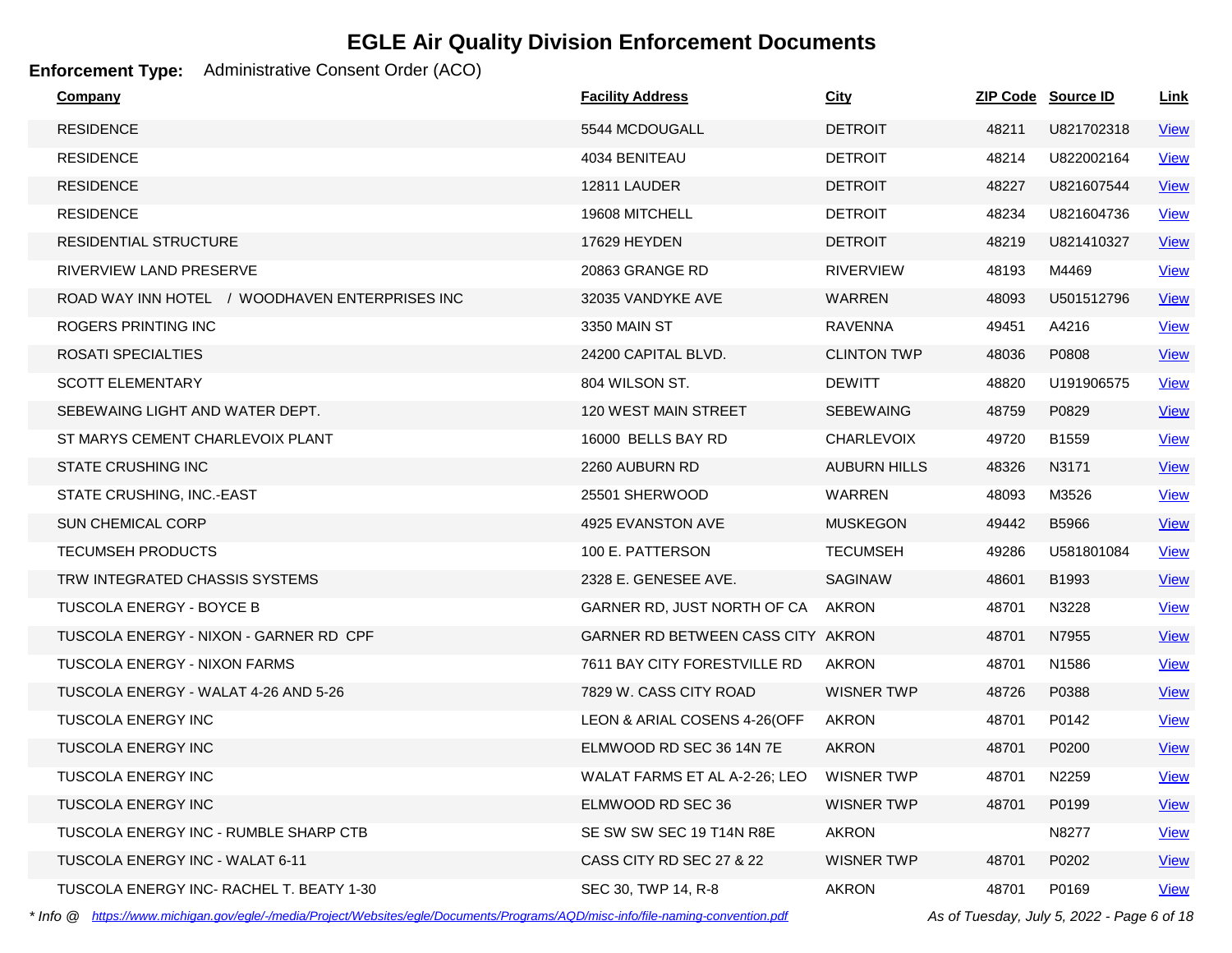### **Enforcement Type:** Administrative Consent Order (ACO)

| Company                                           | <b>Facility Address</b>               | <b>City</b>         |       | ZIP Code Source ID | <u>Link</u> |
|---------------------------------------------------|---------------------------------------|---------------------|-------|--------------------|-------------|
| TUSCOLA ENERGY INC RUMBLE-1-19&SHARP ET AL A-1-30 | T14N R7E SEC 19 & 30 CASS CITY        | AKRON               | 48701 | P0242              | <b>View</b> |
| <b>TUSCOLA ENERGY INC.</b>                        | SEC 36, TWP 14N, RANGE 7E AKR         | <b>AKRON</b>        | 48701 | P0493              | <b>View</b> |
| TUSCOLA ENERGY INC. - M & D DOWNING 2-29          | 5460 ELMWOOD RD                       | <b>AKRON</b>        | 48701 | N8275              | <b>View</b> |
| TUSCOLA ENERGY INC. - MOWERY & BERNIA #1          | SW NE SW SEC 32 T14N R8E              | <b>AKRON</b>        | 48701 | N8276              | <b>View</b> |
| TUSCOLA ENERGY INC. - WALAT FARMS                 | 8035 W. CASS CITY RD.                 | <b>AKRON</b>        | 48726 | N0962              | <b>View</b> |
| TUSCOLA ENERGY INC-BOYCE JR TRUSTEE 1&STREETER 1  | SW SW SW SEC 24 T14N R7E              | <b>AKRON</b>        |       | N8274              | <b>View</b> |
| TUSCOLA ENERGY MCPHERSON A-1-24                   | 6082 CASS CITY RD                     | <b>AKRON</b>        | 48701 | N7954              | <b>View</b> |
| TUSCOLA ENERGY, INC.                              | ELMWOOD RD SEC 25 TWP 14              | <b>WISNER TWP</b>   | 48701 | P0286              | <b>View</b> |
| U S STEEL GREAT LAKES WORKS                       | 1 QUALITY DR                          | <b>ECORSE</b>       | 48229 | A7809              | <b>View</b> |
| UNIVERSAL COATING INC.                            | 5204 ENERGY DR.                       | <b>FLINT</b>        | 48505 | N7256              | <b>View</b> |
| <b>VACANT</b>                                     | 5816-18 BEECHWOOD                     | <b>DETROIT</b>      | 48226 | U821507057         | <b>View</b> |
| VACANT COMMERCIAL STRUCTURRE                      | 15919 W. 10 MILE                      | <b>SOUTHFIELD</b>   | 48075 | U632003160         | <b>View</b> |
| <b>VACANT STRUCTURE</b>                           | 6622-30 VAN DYKE AVE.                 | <b>DETROIT</b>      | 48213 | U821606526         | <b>View</b> |
| <b>VACANT STRUCTURE</b>                           | 1072 MANISTIQUE                       | <b>DETROIT</b>      | 48215 | U821702696         | <b>View</b> |
| VACUUM ORNA METAL INC                             | 11380 HARRISON RD                     | <b>ROMULUS</b>      | 48174 | B4550              | <b>View</b> |
| VCP MICHIGAN - ASE 6                              | T30N-R2W, SECTION 32                  | <b>CHESTER TWP</b>  | 49751 | N6431              | <b>View</b> |
| VCP MICHIGAN - VIENNA 6-7                         | NW NE SW SEC 7                        | <b>VIENNA TWP</b>   | 49751 | N7190              | <b>View</b> |
| <b>VENICE PARK RDF</b>                            | 9536 LENNON RD.                       | <b>LENNON</b>       | 48449 | N5910              | <b>View</b> |
| <b>VENTRA FOWLERVILLE LLC</b>                     | 8887 WEST GRAND RIVER AVENU           | <b>FOWLERVILLE</b>  | 48836 | N7413              | <b>View</b> |
| VIANT MEDICAL INC.                                | 520 WATSON SW                         | <b>GRAND RAPIDS</b> | 49504 | N0795              | <b>View</b> |
| <b>VICTORY MOTEL</b>                              | 9340 MICHIGAN                         | <b>DETROIT</b>      | 48210 | U821709363         | <b>View</b> |
| WOOD ISLAND WASTE MANAGEMENT                      | EAST 10081 STATE HIGHWAY M-28 WETMORE |                     | 49894 | N6034              | <b>View</b> |
| WOODBRIDGE FOAM CORP                              | 15573 OAKWOOD DR                      | <b>ROMULUS</b>      | 48174 | M4492              | <b>View</b> |
| WYANDOTTE DEPT MUNI POWER PLANT                   | 2555 VAN ALSTYNE                      | <b>WYANDOTTE</b>    | 48192 | B2132              | <b>View</b> |
| ZEELAND FARM SERVICES, INC.                       | 2468 84TH AVE                         | <b>ZEELAND</b>      | 49464 | M4204              | <b>View</b> |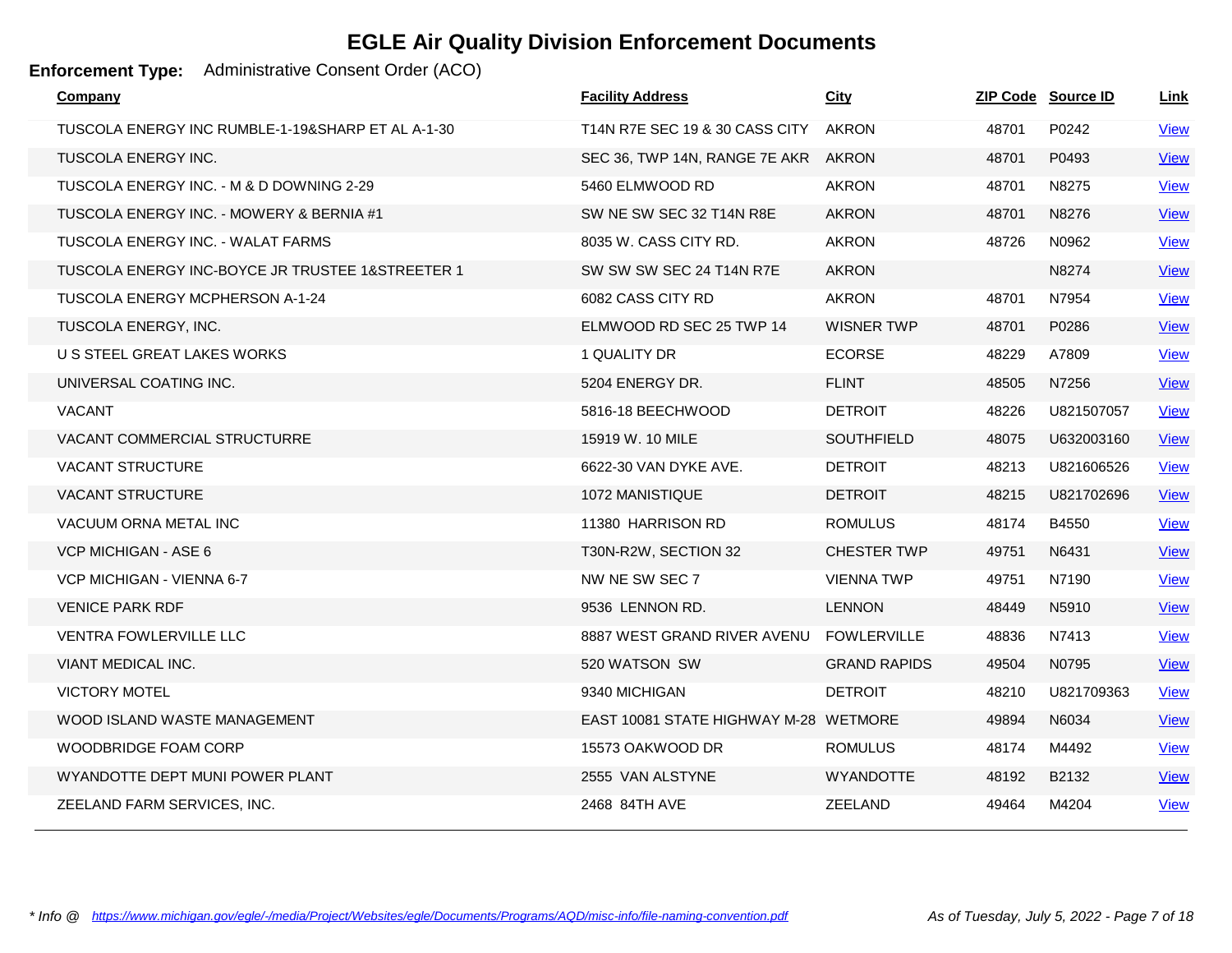### **Enforcement Type:** Administrative Fine Order (AFO)

| Company                  |                                                    | <b>Facility Address</b>             | <b>City</b>         |       | ZIP Code Source ID | <u>Link</u> |
|--------------------------|----------------------------------------------------|-------------------------------------|---------------------|-------|--------------------|-------------|
|                          | ALPENA HIGH SCHOOL                                 | 3303 S THIRD AVE                    | <b>ALPENA</b>       | 49707 | U041704783         | <b>View</b> |
| <b>BANK</b>              |                                                    | 115 N MAIN ST                       | <b>BELLEVUE</b>     | 49021 | U231800042         | <b>View</b> |
|                          | <b>COSMA CASTING MICHIGAN</b>                      | 10 N CLARK RD                       | <b>BATTLE CREEK</b> | 49037 | N8223              | <b>View</b> |
|                          | EMPIRE CLEANERS, INC.                              | 5586 SPRINGBROOK                    | <b>TROY</b>         | 48098 | EN8200228          | <b>View</b> |
|                          | <b>FORMER NURSING HOME</b>                         | 2411 W. GRAND BOULEVARD             | <b>DETROIT</b>      | 48122 | U821902769         | <b>View</b> |
|                          | <b>FORMER O'MALLEYS BAR</b>                        | 8981 RED ARROW HWY.,                | <b>BRIDGMAN</b>     | 49106 | U111900321         | <b>View</b> |
|                          | <b>FORMER YORKTOWN LIQUOR</b>                      | 1255 MILAN OAKVILLE ROAD            | <b>MILAN</b>        | 48160 | U812100043         | <b>View</b> |
|                          | <b>GUARDIAN INDUSTRIES-CARLETON</b>                | 14600 ROMINE RD                     | <b>CARLETON</b>     | 48117 | B1877              | <b>View</b> |
|                          | <b>HURON TOOL &amp; ENGINEERING</b>                | 635 LIBERTY                         | <b>BAD AXE</b>      | 48413 | N3224              | <b>View</b> |
| <b>KNACK BUILDING</b>    |                                                    | 3343-3347 GRATIOT AVENUE            | <b>DETROIT</b>      | 48207 | U822105064         | <b>View</b> |
| <b>MICHIGAN CLEANERS</b> |                                                    | 2300 WEST STADIUM BLVD.             | <b>ANN ARBOR</b>    | 48103 | EN8100004          | <b>View</b> |
|                          | NORTH REGION (NEWBERRY CORR FACILITY) BLDG 43 STOR | 13747 CO RD 428                     | <b>NEWBERRY</b>     | 49868 | U482004292         | <b>View</b> |
| <b>RESIDENCE</b>         |                                                    | 125 PORT SHELDON SW                 | <b>GRANDVILLE</b>   | 49418 | U411801192         | <b>View</b> |
|                          | ROAD WAY INN HOTEL<br>/ WOODHAVEN ENTERPRISES INC  | 32035 VANDYKE AVE                   | <b>WARREN</b>       | 48093 | U501512796         | <b>View</b> |
|                          | <b>SUNSET VALLEY CREMATORY</b>                     | <b>1617 LEWIS ST MARQUETTE INDU</b> | <b>BAY CITY</b>     | 48706 | N3247              | <b>View</b> |
|                          | TRW INTEGRATED CHASSIS SYSTEMS                     | 2328 E. GENESEE AVE.                | <b>SAGINAW</b>      | 48601 | B1993              | <b>View</b> |
|                          |                                                    |                                     |                     |       |                    |             |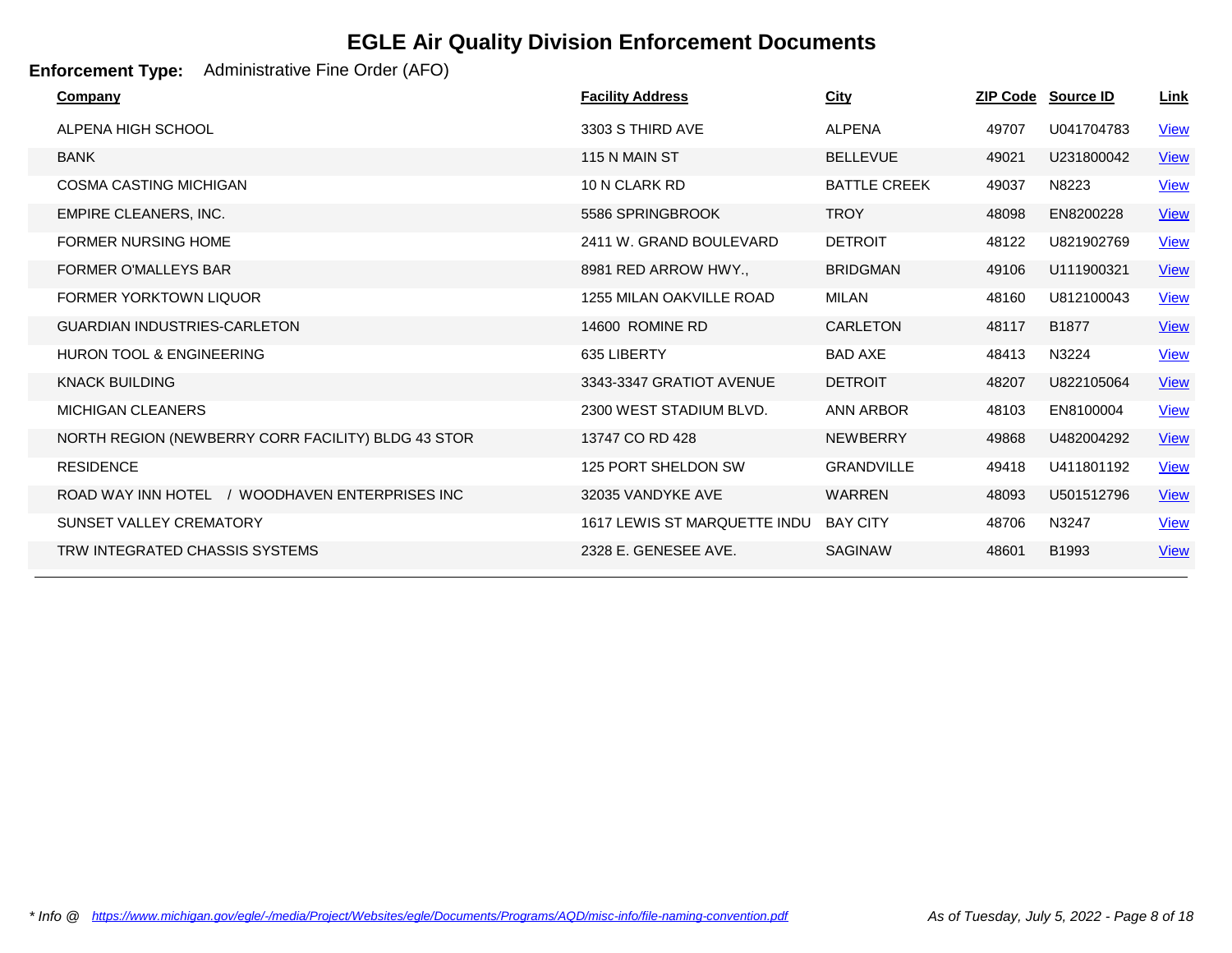| <b>Enforcement Type:</b><br>Consent Judgment (CJ) |                         |                   |       |                           |             |
|---------------------------------------------------|-------------------------|-------------------|-------|---------------------------|-------------|
| Company                                           | <b>Facility Address</b> | <b>City</b>       |       | <b>ZIP Code Source ID</b> | <u>Link</u> |
| ARBOR HILLS LANDFILL, INC.                        | 10690 W. SIX MILE RD    | <b>NORTHVILLE</b> | 48168 | N2688                     | <u>View</u> |
| BROWN ENVIRONMENTAL CONSTRUCTION                  | 13232 EAST STATE FAIR   | <b>DETROIT</b>    | 48205 | U82110195                 | <b>View</b> |
| <b>CLANCY EXCAVATING CO</b>                       | 29950 LITTLE MACK       | <b>ROSEVILLE</b>  | 48066 | B1774                     | <b>View</b> |
| CLEVELAND-CLIFFS STEEL CORPORATION DEARBORN WORKS | 4001 MILLER ROAD        | <b>DEARBORN</b>   | 48120 | A8640                     | <b>View</b> |
| DETROIT RENEWABLE POWER, LLC                      | 5700 RUSSELL ST         | <b>DETROIT</b>    | 48211 | M4148                     | <b>View</b> |
| <b>HD INDUSTRIES</b>                              | 19455 GLENDALE          | <b>DETROIT</b>    | 48223 | N0246                     | <b>View</b> |
| MICHIGAN SUGAR COMPANY - BAY CITY                 | 2600 S EUCLID AVE       | <b>BAY CITY</b>   | 48706 | B1493                     | <b>View</b> |
| <b>RESIDENCE</b>                                  | 1629 W. PHILADELPHIA    | <b>DETROIT</b>    | 48223 | U821600381                | <b>View</b> |
| ROSEVILLE CRUSHED CONCRETE                        | 29765 GROESBECK         | <b>ROSEVILLE</b>  | 48066 | N6658                     | <b>View</b> |
| U S STEEL GREAT LAKES WORKS                       | 1 QUALITY DR            | <b>ECORSE</b>     | 48229 | A7809                     | <b>View</b> |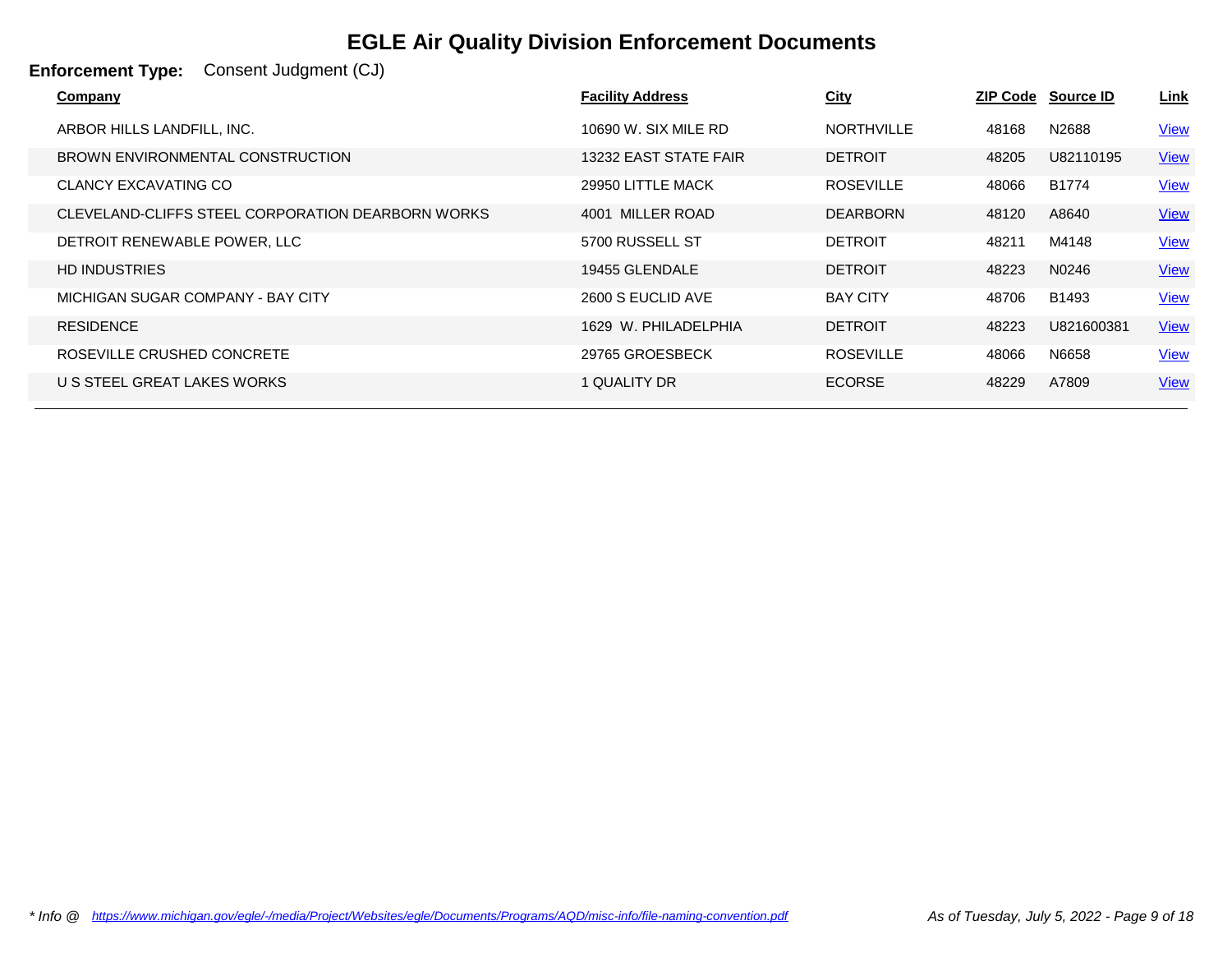| <b>Enforcement Type:</b><br>Default Judgement (DJ) |                         |                   |       |                           |             |
|----------------------------------------------------|-------------------------|-------------------|-------|---------------------------|-------------|
| <b>Company</b>                                     | <b>Facility Address</b> | <b>City</b>       |       | <b>ZIP Code Source ID</b> | <u>Link</u> |
| <b>COMMERCIAL BUILDING</b>                         | 20905 MAPLERIDGE AVENUE | <b>SOUTHFIELD</b> | 48075 | U631910206                | <u>View</u> |
| FORMER ALLIED AUTOMOTIVE TECHNICAL CENTER          | 900 W. MAPLE            | <b>TROY</b>       | 48083 | U821905626                | <b>View</b> |
| LEMON FRESH LAUNDRY & DRYCLEANING                  | PO BOX 8053             | <b>HOLLAND</b>    | 49422 | EN7000008                 | <b>View</b> |
| OAKWOOD FOOD CENTER                                | 3600 OAKWOOD BOULEVARD  | MELVINDALE        | 48122 | U821806193                | <b>View</b> |
| <b>WEST MANOR</b>                                  | 245 S PADDOCK           | <b>PONTIAC</b>    | 48342 | U631801190                | <b>View</b> |
|                                                    |                         |                   |       |                           |             |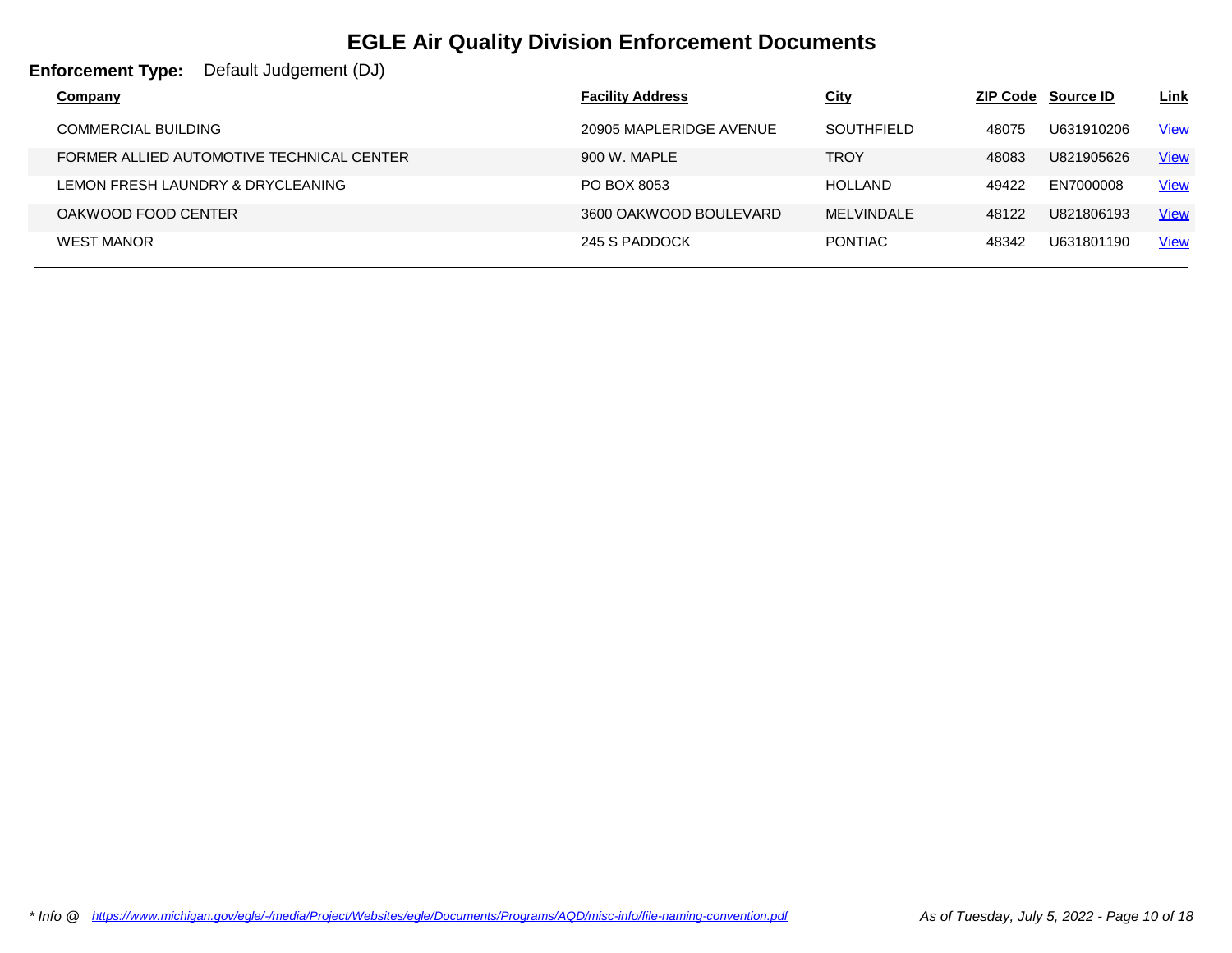### **Enforcement Type:** Enforcement Notice (ENFN)

| <b>Company</b>                           | <b>Facility Address</b>      | <b>City</b>         |       | ZIP Code Source ID | <u>Link</u> |
|------------------------------------------|------------------------------|---------------------|-------|--------------------|-------------|
| 800 HOYT AVENUE                          | 800 HOYT AVENUE              | <b>SAGINAW</b>      | 48601 | U731805167         | <b>View</b> |
| 802 HOYT AVENUE                          | 802 HOYT AVENUE              | SAGINAW             | 48601 | U731805166         | <b>View</b> |
| A & L IRON AND METAL INC.                | 2000 MILBOCKER RD.           | <b>GAYLORD</b>      | 49734 | N7508              | <u>View</u> |
| ADVANCED TESTING & ENGINEERING           | 12255 DELTA ST               | <b>TAYLOR</b>       | 48180 | P0210              | <u>View</u> |
| AJAX METAL PROCESSING INC.               | 4651 BELLEVUE AVE            | <b>DETROIT</b>      | 48207 | B5830              | <b>View</b> |
| ALBRECHT SAND AND GRAVEL                 | 3790 W. SANILAC RD.          | <b>SNOVER</b>       | 48472 | N1656              | <b>View</b> |
| ALPENA HIGH SCHOOL                       | 3303 S THIRD AVE             | <b>ALPENA</b>       | 49707 | U041704783         | <b>View</b> |
| AMERICAN RACK COMPANY                    | 4910 KRAFT AVE SE            | <b>GRAND RAPIDS</b> | 49512 | P0384              | <b>View</b> |
| AMERICAN SEATING COMPANY                 | 401 AMERICAN SEATING CENTER, | <b>GRAND RAPIDS</b> | 49504 | B1713              | <b>View</b> |
| AMERITI MANUFACTURING COMPANY            | 19300 FILER AVENUE           | <b>DETROIT</b>      | 48234 | A8892              | <b>View</b> |
| ARBOR HILLS LANDFILL, INC.               | 10690 W. SIX MILE RD         | <b>NORTHVILLE</b>   | 48168 | N2688              | <b>View</b> |
| ARTED CHROME PLATING INC                 | 38 PIQUETTE                  | <b>DETROIT</b>      | 48202 | A8087              | <b>View</b> |
| AXIUM GROUP LLC                          | 708 SHERMAN                  | <b>CASSOPOLIS</b>   | 49031 | A0703              | <u>View</u> |
| <b>BANDIT INDUSTRIES</b>                 | 6750 MILLBROOK RD            | <b>REMUS</b>        | 49340 | N5223              | <u>View</u> |
| <b>BANK</b>                              | 115 N MAIN ST                | <b>BELLEVUE</b>     | 49021 | U231800042         | <b>View</b> |
| <b>BASF CORP</b>                         | 1609 BIDDLE AVE              | <b>WYANDOTTE</b>    | 48192 | B4359              | <b>View</b> |
| <b>BASF TODA AMERICA LLC</b>             | 4750 WEST DICKMAN RD         | <b>BATTLE CREEK</b> | 49037 | P0089              | <b>View</b> |
| <b>BAY AREA DISPOSAL</b>                 | 18657 HONOR HIGHWAY          | <b>INTERLOCHEN</b>  | 49643 | P1104              | <b>View</b> |
| <b>BEAUMONT HOSPITAL - DEARBORN</b>      | 18101 OAKWOOD BLVD           | <b>DEARBORN</b>     | 48124 | J4912              | <b>View</b> |
| BERNE FOUNDRY LLC                        | 7190 BERNE RD                | <b>PIGEON</b>       | 48755 | A1453              | <b>View</b> |
| BILLERUD ESCANABA LLC                    | 7100 COUNTY 426 M.5 ROAD     | <b>ESCANABA</b>     | 49829 | A0884              | <u>View</u> |
| BREMBO NORTH AMERICA, INC.               | 29991 M 60 EAST              | <b>HOMER</b>        | 49245 | N6226              | <u>View</u> |
| CAPITAL REGION AIRPORT AUTHORITY         | 3170 WEST STATE RD           | <b>LANSING</b>      | 48906 | N8035              | <u>View</u> |
| CARMEUSE LIME INC, RIVER ROUGE OPERATION | 25 MARION AVE                | <b>RIVER ROUGE</b>  | 48218 | B2169              | <b>View</b> |
| CENTURION MEDICAL PRODUCTS               | 301 CATRELL DR.              | <b>HOWELL</b>       | 48843 | N5109              | <b>View</b> |
| CITIZENS DISPOSAL, INC.                  | 2361 W. GRAND BLANC RD.      | <b>GRAND BLANC</b>  | 48439 | N5991              | <b>View</b> |
| CITY ABATEMENT SERVICES                  | 24808 THOMAS                 | WARREN              | 48091 | U502201622         | <u>View</u> |
| CITY OF HOWELL OFFICES                   | 611 E GRAND RIVER AVE        | <b>HOWELL</b>       | 48843 | U472201312         | <b>View</b> |

*\* Info @ https://www.michigan.gov/egle/-/media/Project/Websites/egle/Documents/Programs/AQD/misc-info/file-naming-convention.pdf As of Tuesday, July 5, 2022 - Page 11 of 18*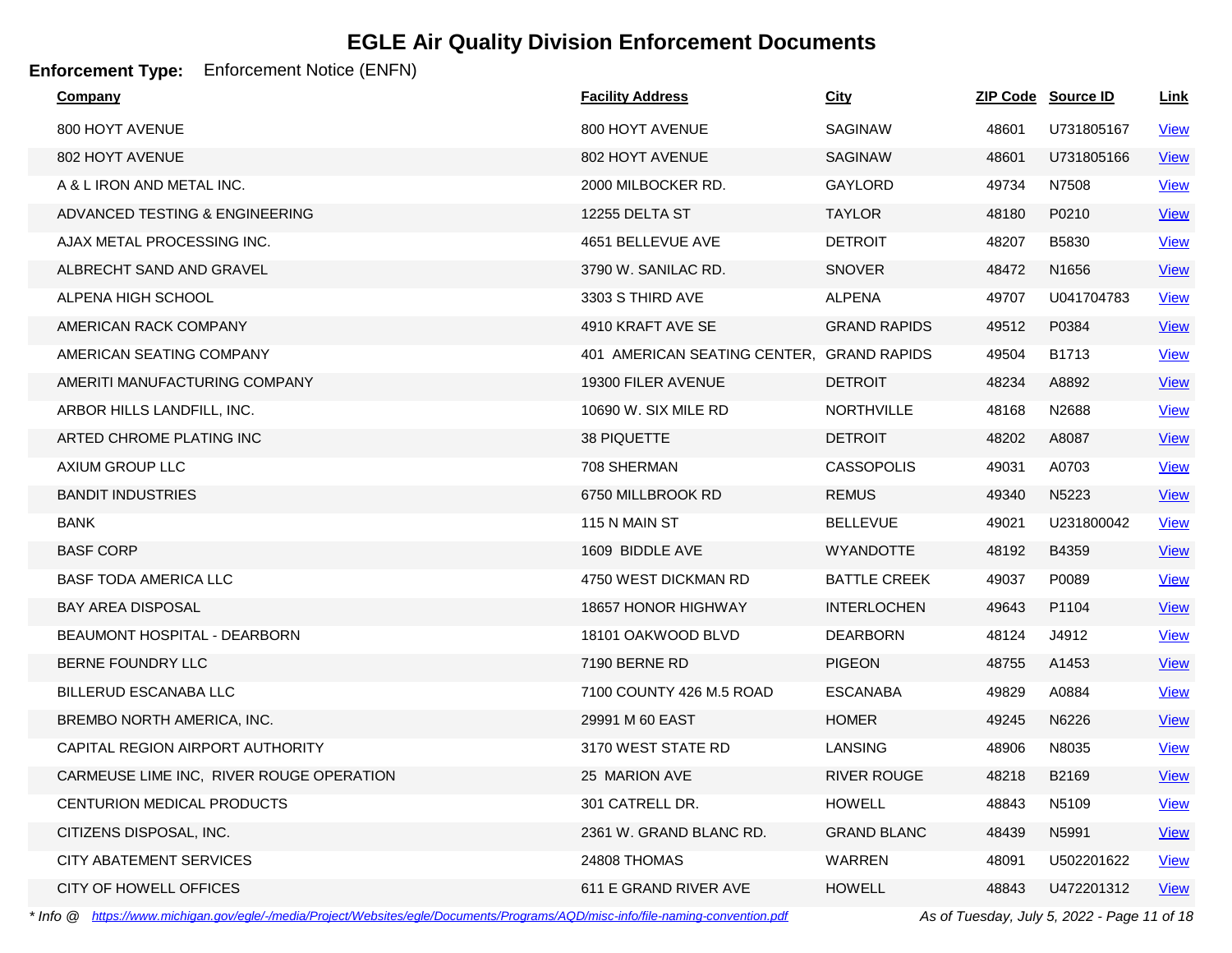### **Enforcement Type:** Enforcement Notice (ENFN)

| <b>Company</b>                                    | <b>Facility Address</b>    | <b>City</b>         |       | ZIP Code Source ID | <u>Link</u> |
|---------------------------------------------------|----------------------------|---------------------|-------|--------------------|-------------|
| <b>CLANCY EXCAVATING CO</b>                       | 29950 LITTLE MACK          | <b>ROSEVILLE</b>    | 48066 | B1774              | <b>View</b> |
| CLEVELAND-CLIFFS STEEL CORPORATION DEARBORN WORKS | 4001 MILLER ROAD           | <b>DEARBORN</b>     | 48120 | A8640              | <b>View</b> |
| <b>COMMERCIAL</b>                                 | 4100 FENKELL               | <b>DETROIT</b>      | 48216 | U821810271         | <b>View</b> |
| <b>COMMERCIAL BUILDING</b>                        | 4468 W. JEFFERSON AVENUE   | <b>ECORSE</b>       | 48229 | U821904691         | <b>View</b> |
| <b>COMMERCIAL BUILDING</b>                        | 20905 MAPLERIDGE AVENUE    | <b>SOUTHFIELD</b>   | 48075 | U631910206         | <b>View</b> |
| <b>COMMERCIAL PROPERTIES</b>                      | 115 & 117 S. KALAMAZOO ST. | <b>WHITE PIGEON</b> | 49099 | U752102615         | <b>View</b> |
| <b>COMMERCIAL PROPERTY</b>                        | 16400 EAST WARREN AVENUE   | <b>DETROIT</b>      | 48224 | U821606712         | <b>View</b> |
| <b>COMMERCIAL STRUCTURE</b>                       | 25245 FORD ROAD            | <b>DEARBORN</b>     | 48127 | U821705423         | <u>View</u> |
| COMMERICAL BUILDING - GAS STATION                 | 709 WEST STATE ST          | ST. JOHNS           | 48879 | U192100898         | <u>View</u> |
| <b>CORTEVALLC</b>                                 | 305 N HURON AVE            | <b>HARBOR BEACH</b> | 48441 | B4942              | <b>View</b> |
| <b>COSMA CASTING MICHIGAN</b>                     | 10 N CLARK RD              | <b>BATTLE CREEK</b> | 49037 | N8223              | <u>View</u> |
| <b>DAVISON CLEANERS</b>                           | 2051 W. DAVISON            | <b>DETROIT</b>      | 48238 | EN8200062          | <b>View</b> |
| DETROIT RENEWABLE POWER, LLC                      | 5700 RUSSELL ST            | <b>DETROIT</b>      | 48211 | M4148              | <b>View</b> |
| DIAMOND CHROME PLATING INC                        | 604 S MICHIGAN             | <b>HOWELL</b>       | 48843 | A2931              | <b>View</b> |
| DICASTAL NORTH AMERICA, INC.                      | 1 DICASTAL DR.             | <b>GREENVILLE</b>   | 48838 | N7688              | <b>View</b> |
| DOW SILICONES CORPORATION                         | 3901 S SAGINAW RD          | <b>MIDLAND</b>      | 48686 | A4043              | <u>View</u> |
| DRY CLEANER DISCOUNT                              | 47058 DEQUINDRE RD         | <b>SHELBY TWP</b>   | 48317 | EN5000146          | <b>View</b> |
| ELM PLATING CO. - HUPP STREET                     | 533 HUPP STREET            | <b>JACKSON</b>      | 49203 | P0636              | <u>View</u> |
| EMPIRE CLEANERS, INC.                             | 5586 SPRINGBROOK           | <b>TROY</b>         | 48098 | EN8200228          | <b>View</b> |
| <b>ENCHANTED GARDEN</b>                           | 19338 LIVERNOIS            | <b>DETROIT</b>      | 48238 | U821513431         | <u>View</u> |
| ENERVEST OPERATING LLC - NMAG3 BOOSTER            | NE NE NW SEC 22 T29N-R3W   | OTSEGO LAKE TOW     | 49735 | U691808175         | <b>View</b> |
| FCA US LLC - JEFFERSON NORTH ASSEMBLY PLANT       | 2101 CONNER AVE            | <b>DETROIT</b>      | 48215 | N2155              | <u>View</u> |
| FCA US LLC WARREN TRUCK ASSEMBLY PLANT            | 21500 MOUND ROAD           | WARREN              | 48091 | B2767              | <b>View</b> |
| <b>FIBERGLASS MANUFACTURING</b>                   | 68967 UNION STREET         | <b>WHITE PIGEON</b> | 49099 | N3279              | <b>View</b> |
| FORD MOTOR CO ROUGE COMPLEX                       | 3001 MILLER RD             | <b>DEARBORN</b>     | 48121 | A8648              | <b>View</b> |
| FORMER ALLIED AUTOMOTIVE TECHNICAL CENTER         | 900 W. MAPLE               | <b>TROY</b>         | 48083 | U821905626         | <b>View</b> |
| FORMER ANACONDA WIRE AND CABLE                    | 1133 W. WESTERN AVE        | <b>MUSKEGON</b>     | 49441 | U611611944         | <u>View</u> |
| FORMER HOLIDAY INN                                | 1500 W WACKERLY RD         | <b>MIDLAND</b>      | 48642 | U562106365         | <b>View</b> |

*\* Info @ https://www.michigan.gov/egle/-/media/Project/Websites/egle/Documents/Programs/AQD/misc-info/file-naming-convention.pdf As of Tuesday, July 5, 2022 - Page 12 of 18*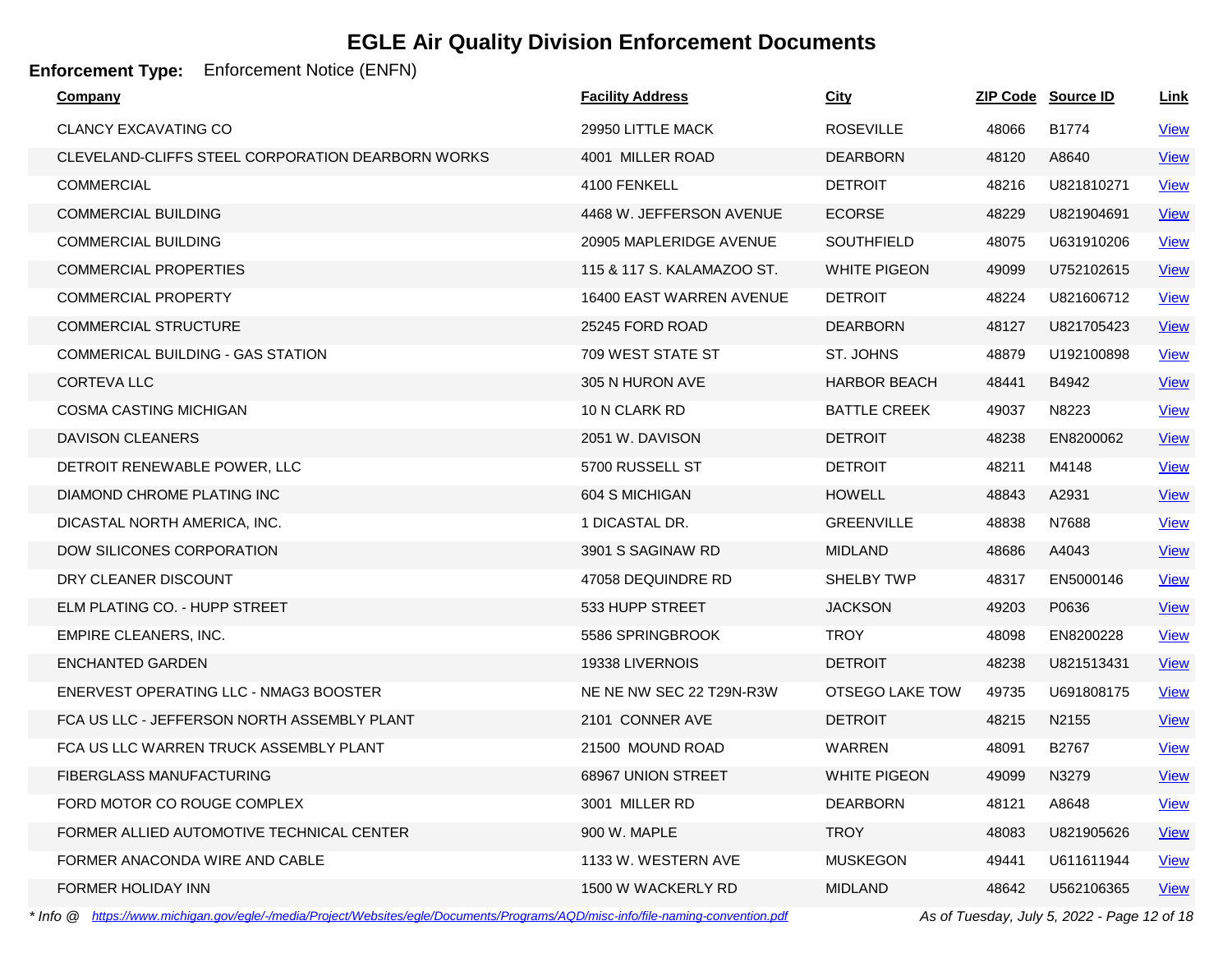### **Enforcement Type:** Enforcement Notice (ENFN)

| Company                                         | <b>Facility Address</b>      | <u>City</u>          |       | ZIP Code Source ID | <u>Link</u> |
|-------------------------------------------------|------------------------------|----------------------|-------|--------------------|-------------|
| FORMER HOMETOWN BICYCLES SHOP                   | 9317 MAIN STREET             | <b>WHITMORE LAKE</b> | 48189 | U811700638         | <b>View</b> |
| <b>FORMER HOTEL</b>                             | 1014 E. GENESSE AVE          | <b>SAGINAW</b>       | 48601 | U731903119         | <b>View</b> |
| FORMER MINDEN SCHOOL                            | 8475 THIRD ST.,              | <b>MINDEN</b>        | 48456 | U762200072         | <b>View</b> |
| <b>FORMER O'MALLEYS BAR</b>                     | 8981 RED ARROW HWY.,         | <b>BRIDGMAN</b>      | 49106 | U111900321         | <b>View</b> |
| FORMER OUR LADY OF LASALLE/ THE IVY             | 2219 COOLIDGE HWY            | <b>BERKLEY</b>       | 48072 | U632106568         | <b>View</b> |
| FORMER SALVATION ARMY BUILDING                  | 108 AND 118 W. LAWRENCE      | <b>PONTIAC</b>       | 48341 | U631808141         | <b>View</b> |
| <b>FORMER YORKTOWN LIQUOR</b>                   | 1255 MILAN OAKVILLE ROAD     | <b>MILAN</b>         | 48160 | U812100043         | <b>View</b> |
| <b>GERDAU MACSTEEL MONROE MILL</b>              | 3000 E FRONT STREET          | <b>MONROE</b>        | 48161 | B7061              | <b>View</b> |
| GRAND RAPIDS WASTEWATER TREATMENT PLANT         | 1300 MARKET AVE SW           | <b>GRAND RAPIDS</b>  | 49503 | B1729              | <b>View</b> |
| <b>GRANGER WOOD STREET LANDFILL</b>             | 16980 WOOD ROAD              | <b>LANSING</b>       | 48906 | N5997              | <b>View</b> |
| <b>GRAPHIC PACKAGING INTERNATIONAL LLC</b>      | 1500 N. PITCHER ST.          | <b>KALAMAZOO</b>     | 49007 | B1678              | <b>View</b> |
| <b>GRAYLING GENERATING STATION LTD PTNR</b>     | 4400 W FOUR MILE RD          | <b>GRAYLING</b>      | 49738 | N2388              | <b>View</b> |
| <b>GREAT LAKES CREMATION, INC.</b>              | 29547 COSTELLO DR            | <b>NEW HUDSON</b>    | 48165 | N8339              | <b>View</b> |
| <b>GREDE LLC - IRON MOUNTAIN</b>                | 801 S CARPENTER AVE          | <b>KINGSFORD</b>     | 49802 | B1577              | <u>View</u> |
| HAVILAND ENTERPRISES, INC                       | 421 ANN ST NW                | <b>GRAND RAPIDS</b>  | 49504 | N0878              | <b>View</b> |
| HOLCIM (US) INC. DBA LAFARGE ALPENA PLANT       | 1435 FORD AVENUE             | <b>ALPENA</b>        | 49707 | B1477              | <b>View</b> |
| HOMER CONCRETE PRODUCTS                         | 7015 ENTERPRISE DRIVE        | <b>BROWN CITY</b>    | 48416 | P0889              | <b>View</b> |
| HOMER CONCRETE PRODUCTS                         | 7015 ENTERPRISE DRIVE        | <b>BROWN CITY</b>    | 48416 | U441508535         | <b>View</b> |
| <b>HRT ENTERPRISES</b>                          | <b>11111 FRENCH</b>          | <b>DETROIT</b>       | 48205 | U82130124          | <u>View</u> |
| HURON CASTING, INC (BLUE DIAMOND STEEL CASTING) | 7050 HARTLEY ST. & 125 STURM | <b>PIGEON</b>        | 48755 | B7013              | <b>View</b> |
| <b>HURON TOOL &amp; ENGINEERING</b>             | 635 LIBERTY                  | <b>BAD AXE</b>       | 48413 | N3224              | <b>View</b> |
| INDUSTRIAL METAL COATINGS INC                   | 6070 18 MILE RD              | <b>STERLING HTS</b>  | 48314 | N5145              | <b>View</b> |
| INTERTAPE POLYMER GROUP                         | 317 KENDALL AVENUE           | <b>MARYSVILLE</b>    | 48040 | A6220              | <b>View</b> |
| <b>IRON CITY ENTERPRISES</b>                    | N2404 HWY 41                 | <b>MENOMINEE</b>     | 49858 | P1155              | <u>View</u> |
| <b>IRON CITY ENTERPRISES INC.</b>               | N2404 HIGHWAY US-41          | <b>MENOMINEE</b>     | 49858 | N3931              | <u>View</u> |
| JO MAR ENTERPRISES INC                          | 7489 DAVISON EAST            | <b>DETROIT</b>       | 48212 | B5794              | <u>View</u> |
| KASSOUNI MANUFACTURING INC                      | 815 S FRONT ST               | <b>BELDING</b>       | 48809 | A1702              | <b>View</b> |
| KIRTLAND PRODUCTS LLC - ARETE INDUSTRIES, INC.  | 1 ALTAIR DR.                 | <b>BOYNE CITY</b>    | 49712 | N2239              | <b>View</b> |

*\* Info @ https://www.michigan.gov/egle/-/media/Project/Websites/egle/Documents/Programs/AQD/misc-info/file-naming-convention.pdf As of Tuesday, July 5, 2022 - Page 13 of 18*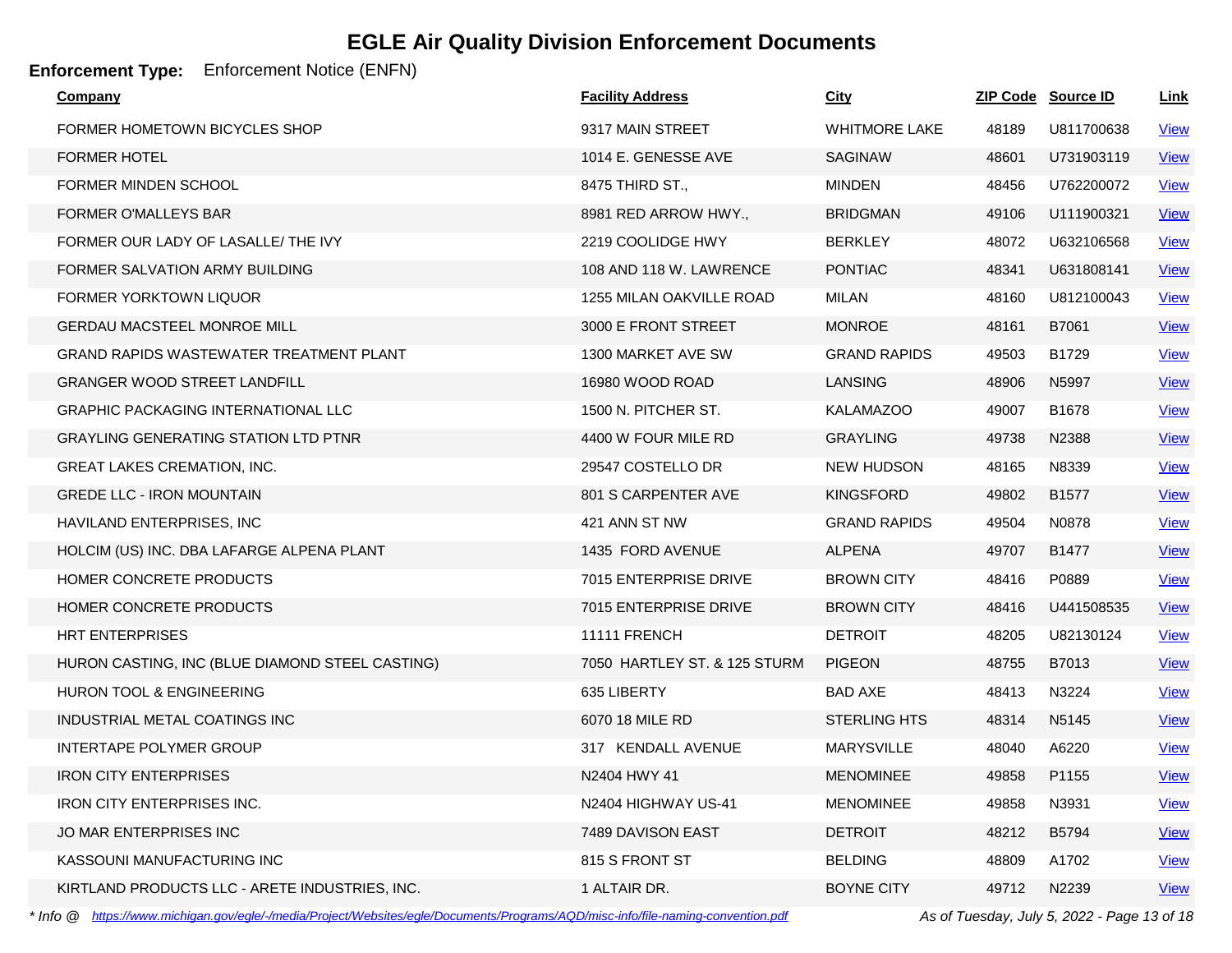### **Enforcement Type:** Enforcement Notice (ENFN)

| <b>Company</b>                                     | <b>Facility Address</b>    | <b>City</b>          |       | ZIP Code Source ID | <u>Link</u> |
|----------------------------------------------------|----------------------------|----------------------|-------|--------------------|-------------|
| KNAUF INSULATION, INC.                             | 1000 E NORTH ST            | <b>ALBION</b>        | 49224 | B7205              | <b>View</b> |
| <b>KRO-PRO</b>                                     | 1004 EAST BROADWAY AVENU   | <b>NORTON SHORES</b> | 49444 | P0906              | <b>View</b> |
| <b>LACKS INDUSTRIES INC</b>                        | 4260 AIRLANE SE            | <b>KENTWOOD</b>      | 49512 | N0895              | <b>View</b> |
| LACKS INDUSTRIES, INC.                             | 4375 52ND STREET SE        | <b>KENTWOOD</b>      | 49512 | N2079              | <b>View</b> |
| L'ANSE WARDEN ELECTRIC COMPANY LLC                 | 157 S MAIN STREET          | LANSE                | 49946 | B4260              | <b>View</b> |
| LBWL, ERICKSON STATION                             | 3725 SOUTH CANAL ROAD      | LANSING              | 48917 | B4001              | <b>View</b> |
| LEAR CORPORATION, FARWELL PLANT                    | 505 HOOVER ST              | <b>FARWELL</b>       | 48622 | B7294              | <b>View</b> |
| LEMON FRESH LAUNDRY & DRYCLEANING                  | PO BOX 8053                | <b>HOLLAND</b>       | 49422 | EN7000008          | <b>View</b> |
| LEXAMAR CORPORATION                                | 100 LEXAMAR DRIVE          | <b>BOYNE CITY</b>    | 49712 | N2812              | <b>View</b> |
| LG ENERGY SOLUTION MICHIGAN INC.                   | 875 E 48TH ST (1 LG WAY)   | <b>HOLLAND</b>       | 49423 | P0087              | <b>View</b> |
| LUKAZCEK EXCAVATING AND DRAINAGE, LLC.             | 311 N. BRIGGS RD.          | <b>QUINCY</b>        | 49082 | P0820              | <b>View</b> |
| MAGNA DEXSYS (DELTA EXTERIOR SYSTEMS)              | 5589 W. MOUNT HOPE HIGHWAY | <b>LANSING</b>       | 48917 | P0429              | <b>View</b> |
| MARATHON PETROLEUM COMPANY LP                      | 1001 S OAKWOOD             | <b>DETROIT</b>       | 48217 | A9831              | <b>View</b> |
| <b>MARION HOTEL</b>                                | 200 E MAIN ST              | <b>MARION</b>        | 49665 | U671808343         | <b>View</b> |
| METAL TECHNOLOGIES, INC. THREE RIVERS GRAY IRON    | 429 FOURTH STREET          | THREE RIVERS         | 49093 | B2015              | <b>View</b> |
| <b>MICHIGAN CLEANERS</b>                           | 2300 WEST STADIUM BLVD.    | <b>ANN ARBOR</b>     | 48103 | EN8100004          | <b>View</b> |
| MICHIGAN SUGAR COMPANY, CROSWELL FACTORY           | 159 S HOWARD AVE           | <b>CROSWELL</b>      | 48422 | B2876              | <b>View</b> |
| MOD INTERIORS, INCORPORATED                        | 9301 MARINE CITY HWY       | <b>IRA TWP</b>       | 49023 | N7499              | <b>View</b> |
| MOLD MASTERS COMPANY                               | 1455 IMLAY CITY ROAD       | LAPEER               | 48446 | A2809              | <b>View</b> |
| MORANG DRY CLEANERS                                | 11230 MORANG               | <b>DETROIT</b>       | 48224 | EN8200370          | <b>View</b> |
| MORBARK, LLC                                       | 8507 S WINN RD             | <b>WINN</b>          | 48896 | N <sub>1701</sub>  | <b>View</b> |
| MUELLER BRASS CO.                                  | 2199 LAPEER AVE            | PORT HURON           | 48060 | A6262              | <u>View</u> |
| NORTH REGION (NEWBERRY CORR FACILITY) BLDG 43 STOR | 13747 CO RD 428            | NEWBERRY             | 49868 | U482004292         | <b>View</b> |
| OAKLAND HEIGHTS DEVELOPMENT, INC.                  | 2350 BROWN ROAD            | <b>AUBURN HILLS</b>  | 48326 | N6008              | <b>View</b> |
| OAKWOOD FOOD CENTER                                | 3600 OAKWOOD BOULEVARD     | <b>MELVINDALE</b>    | 48122 | U821806193         | <u>View</u> |
| PIONEER METAL FINISHING - STEPHENS ROAD            | 13251 STEPHENS ROAD        | WARREN               | 48089 | N6388              | <b>View</b> |
| PIONEER METAL FINISHING INDUSTRIAL HWY             | 24600 INDUSTRIAL HWY       | WARREN               | 48089 | N5747              | <b>View</b> |
| PLASTIC PLATE INC                                  | 1648 MONROE AVENUE NW      | <b>GRAND RAPIDS</b>  | 49503 | B6138              | <b>View</b> |

*\* Info @ https://www.michigan.gov/egle/-/media/Project/Websites/egle/Documents/Programs/AQD/misc-info/file-naming-convention.pdf As of Tuesday, July 5, 2022 - Page 14 of 18*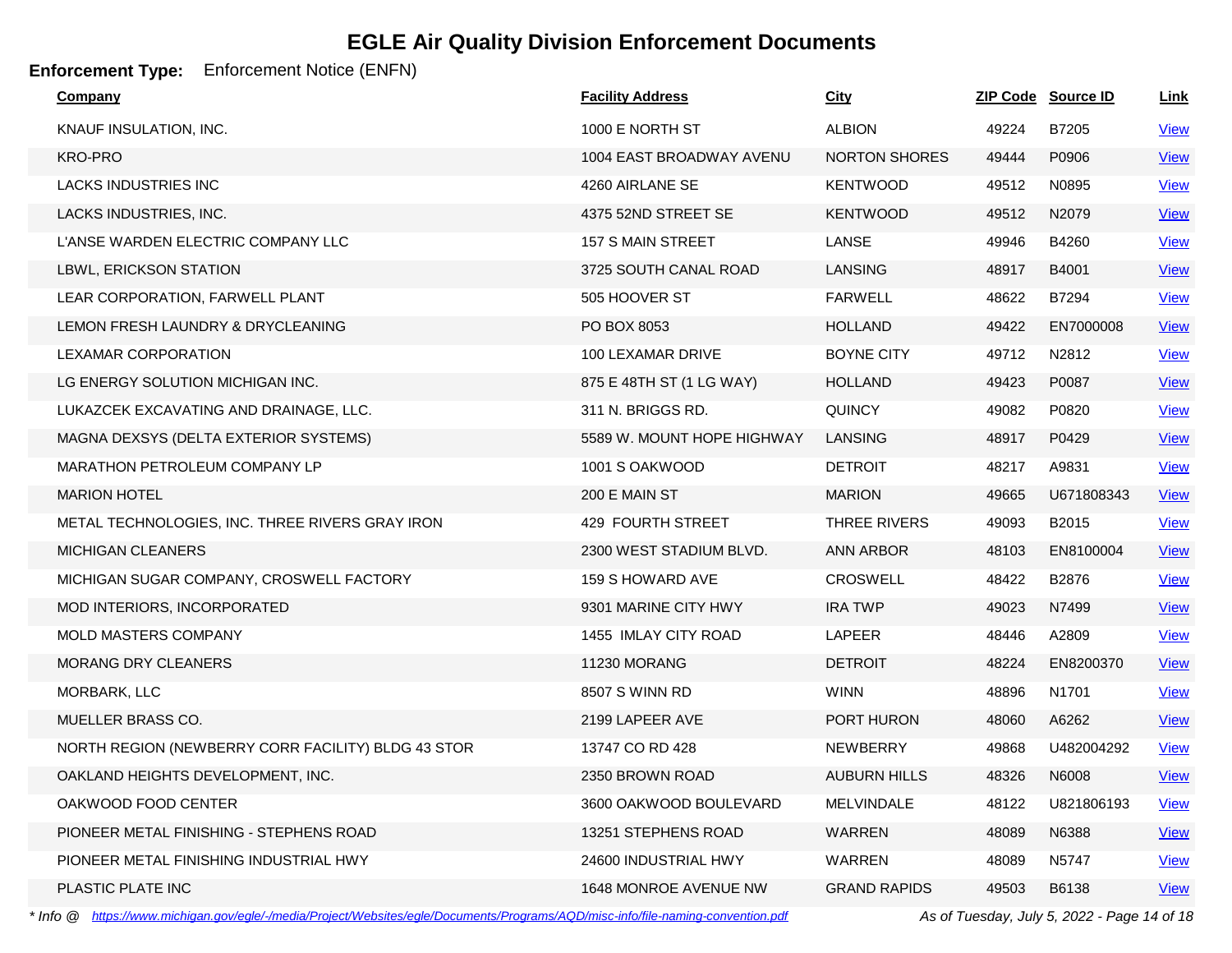### **Enforcement Type:** Enforcement Notice (ENFN)

| <b>Company</b>                  | <b>Facility Address</b> | <b>City</b>          |       | ZIP Code Source ID | <u>Link</u> |
|---------------------------------|-------------------------|----------------------|-------|--------------------|-------------|
| <b>PLASTIC PLATE KRAFT</b>      | 5675 KRAFT AVENUE       | <b>CASCADE TWP</b>   | 48064 | N7374              | <b>View</b> |
| PPI AEROSPACE                   | 23514 GROESBECK HIGHWAY | WARREN               | 48089 | N6857              | <b>View</b> |
| PREMIER FINISHES LLC            | 28060 GROESBECK HWY     | <b>ROSEVILLE</b>     | 48066 | N7896              | <b>View</b> |
| PYRAMID PAVING & CONTRACTING CO | <b>1503 PINE ST</b>     | <b>ESSEXVILLE</b>    | 48732 | B1485              | <b>View</b> |
| RAMADA HOTEL                    | 20777 EUREKA RD         | <b>TAYLOR</b>        | 48180 | U821508779         | <b>View</b> |
| REAL ALLOY RECYCLING, LLC       | 267 N. FILLMORE RD      | <b>COLDWATER</b>     | 49036 | N5957              | <b>View</b> |
| REFORMATORY POWER PLANT         | 1342 W. MAIN ST.        | <b>IONIA</b>         | 48846 | U341604265         | <b>View</b> |
| <b>RESIDENCE</b>                | 26 REED CT              | <b>BATTLE CREEK</b>  | 49037 | U131800931         | <u>View</u> |
| <b>RESIDENCE</b>                | 368 BRUNSON             | <b>BENTON HARBOR</b> | 49022 | U111512045         | <b>View</b> |
| <b>RESIDENCE</b>                | 668 PEARL ST            | <b>BENTON HARBOR</b> | 49022 | U111513363         | <b>View</b> |
| <b>RESIDENCE</b>                | 14444 FLANDERS          | <b>DETROIT</b>       | 48205 | U821805752         | <b>View</b> |
| <b>RESIDENCE</b>                | 3986 HUMBOLDT           | <b>DETROIT</b>       | 48208 | U821604523         | <u>View</u> |
| <b>RESIDENCE</b>                | 5753 15TH               | <b>DETROIT</b>       | 48208 | U821608023         | <b>View</b> |
| <b>RESIDENCE</b>                | 8040 SMART              | <b>DETROIT</b>       | 48210 | U821701241         | <u>View</u> |
| <b>RESIDENCE</b>                | 5544 MCDOUGALL          | <b>DETROIT</b>       | 48211 | U821702318         | <b>View</b> |
| <b>RESIDENCE</b>                | 6415 IROQOUIS           | <b>DETROIT</b>       | 48213 | U821900371         | <b>View</b> |
| <b>RESIDENCE</b>                | 6432 IROQUOIS           | <b>DETROIT</b>       | 48213 | U821900475         | <b>View</b> |
| <b>RESIDENCE</b>                | 6433 IROQUOIS           | <b>DETROIT</b>       | 48213 | U821900485         | <u>View</u> |
| <b>RESIDENCE</b>                | 6126 IROQUOIS           | <b>DETROIT</b>       | 48213 | U821900497         | <b>View</b> |
| <b>RESIDENCE</b>                | 4034 BENITEAU           | <b>DETROIT</b>       | 48214 | U822002164         | <b>View</b> |
| <b>RESIDENCE</b>                | 1629 W. PHILADELPHIA    | <b>DETROIT</b>       | 48223 | U821600381         | <b>View</b> |
| <b>RESIDENCE</b>                | 15870 BAYLIS            | <b>DETROIT</b>       | 48226 | U821609346         | <u>View</u> |
| <b>RESIDENCE</b>                | 12811 LAUDER            | <b>DETROIT</b>       | 48227 | U821607544         | <b>View</b> |
| <b>RESIDENCE</b>                | 12826 LAUDER            | <b>DETROIT</b>       | 48227 | U821607546         | <b>View</b> |
| <b>RESIDENCE</b>                | 19608 MITCHELL          | <b>DETROIT</b>       | 48234 | U821604736         | <b>View</b> |
| <b>RESIDENCE</b>                | 940 PANNELL ST NW       | <b>GRAND RAPIDS</b>  | 49504 | U411707965         | <b>View</b> |
| <b>RESIDENCE</b>                | 125 PORT SHELDON SW     | <b>GRANDVILLE</b>    | 49418 | U411801192         | <b>View</b> |
| <b>RESIDENCE</b>                | 718 STAPLES AVE         | <b>KALAMAZOO</b>     | 49001 | U391810820         | <u>View</u> |

*\* Info @ https://www.michigan.gov/egle/-/media/Project/Websites/egle/Documents/Programs/AQD/misc-info/file-naming-convention.pdf As of Tuesday, July 5, 2022 - Page 15 of 18*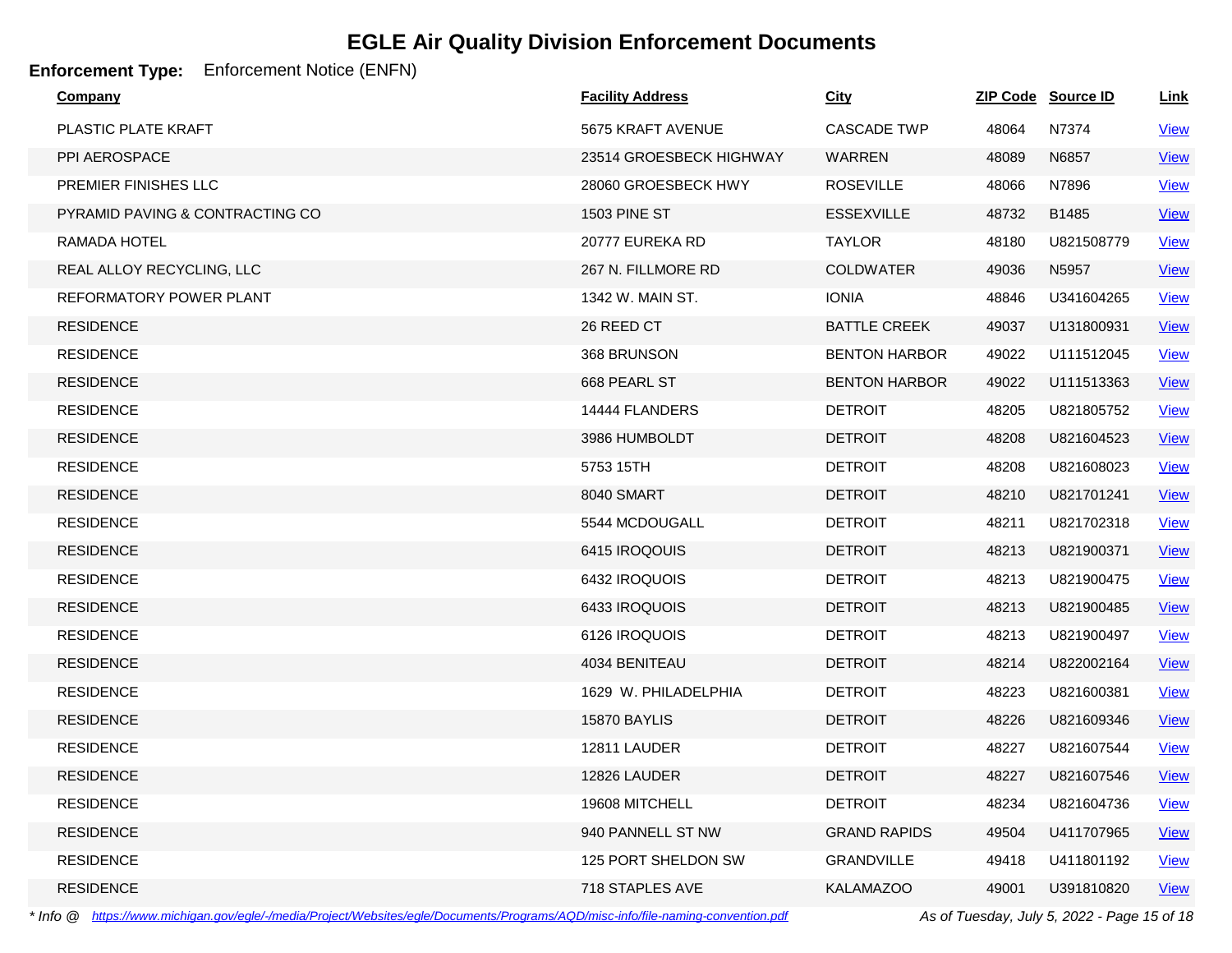**Enforcement Type:** Enforcement Notice (ENFN)

| <b>Company</b>                                 | <b>Facility Address</b>      | <b>City</b>         |           | ZIP Code Source ID | <b>Link</b> |
|------------------------------------------------|------------------------------|---------------------|-----------|--------------------|-------------|
| ROAD WAY INN HOTEL / WOODHAVEN ENTERPRISES INC | 32035 VANDYKE AVE            | WARREN              | 48093     | U501512796         | <b>View</b> |
| ROSATI SPECIALTIES                             | 24200 CAPITAL BLVD.          | <b>CLINTON TWP</b>  | 48036     | P0808              | <b>View</b> |
| SEBEWAING LIGHT AND WATER DEPT.                | <b>120 WEST MAIN STREET</b>  | <b>SEBEWAING</b>    | 48759     | P0829              | <b>View</b> |
| <b>SOLUTIA INC</b>                             | 5100 W JEFFERSON AVE         | <b>TRENTON</b>      | 48183     | B <sub>2155</sub>  | <b>View</b> |
| SPARROW HEALTH SYSTEM                          | 1215 E MICHIGAN AVE          | <b>LANSING</b>      | 48909     | M2017              | <b>View</b> |
| ST MARYS CEMENT CHARLEVOIX PLANT               | 16000 BELLS BAY RD           | <b>CHARLEVOIX</b>   | 49720     | B1559              | <b>View</b> |
| <b>STATE CRUSHING INC</b>                      | 2260 AUBURN RD               | <b>AUBURN HILLS</b> | 48326     | N3171              | <b>View</b> |
| STATE CRUSHING, INC.-EAST                      | 25501 SHERWOOD               | <b>WARREN</b>       | 48093     | M3526              | <b>View</b> |
| SUNSET VALLEY CREMATORY                        | 1617 LEWIS ST MARQUETTE INDU | <b>BAY CITY</b>     | 48706     | N3247              | <b>View</b> |
| <b>TECUMSEH PRODUCTS</b>                       | 100 E. PATTERSON             | <b>TECUMSEH</b>     | 49286     | U581801084         | <b>View</b> |
| TRW INTEGRATED CHASSIS SYSTEMS                 | 2328 E. GENESEE AVE.         | <b>SAGINAW</b>      | 48601     | B1993              | <b>View</b> |
| U S STEEL GREAT LAKES WORKS                    | 1 QUALITY DR                 | <b>ECORSE</b>       | 48229     | A7809              | <b>View</b> |
| UNIFIRST CORPORATION                           | 1300 AUBURN RD               | <b>PONTIAC</b>      | 48342     | P0758              | <b>View</b> |
| <b>VACANT</b>                                  | 5816-18 BEECHWOOD            | <b>DETROIT</b>      | 48226     | U821507057         | <b>View</b> |
| <b>VACANT COMMERCIAL STRUCTURRE</b>            | 15919 W. 10 MILE             | <b>SOUTHFIELD</b>   | 48075     | U632003160         | <u>View</u> |
| <b>VACANT PROPERTY</b>                         | 3232 GLYNN COURT             | <b>DETROIT</b>      | 48206     | U821602369         | <u>View</u> |
| <b>VACANT STRUCTURE</b>                        | 6622-30 VAN DYKE AVE.        | <b>DETROIT</b>      | 48213     | U821606526         | <b>View</b> |
| <b>VACANT STRUCTURE</b>                        | 1072 MANISTIQUE              | <b>DETROIT</b>      | 48215     | U821702696         | <b>View</b> |
| VCP MICHIGAN - ASE 6                           | T30N-R2W, SECTION 32         | <b>CHESTER TWP</b>  | 49751     | N6431              | <b>View</b> |
| <b>VCP MICHIGAN - BAGLEY 23</b>                | NW NW NW SEC 23 T30N R3W     | <b>BAGLEY TWP</b>   | 49735     | N6080              | <b>View</b> |
| VCP MICHIGAN - CANADA CREEK                    | NE NW NE SEC 6               | <b>BRILEY TWP</b>   | 49709     | N7194              | <b>View</b> |
| VCP MICHIGAN - VIENNA 6-7                      | NW NE SW SEC 7               | <b>VIENNA TWP</b>   | 49751     | N7190              | <u>View</u> |
| <b>VENTRA FOWLERVILLE LLC</b>                  | 8887 WEST GRAND RIVER AVENU  | <b>FOWLERVILLE</b>  | 48836     | N7413              | <b>View</b> |
| VIANT MEDICAL INC.                             | 520 WATSON SW                | <b>GRAND RAPIDS</b> | 49504     | N0795              | <b>View</b> |
| <b>VICTORY MOTEL</b>                           | 9340 MICHIGAN                | <b>DETROIT</b>      | 48210     | U821709363         | <u>View</u> |
| VOSS INDUSTRIES-VOSS TAYLOR DIV                | 7925 BEECH DALY              | <b>TAYLOR</b>       | 48180     | B3472              | <b>View</b> |
| W2FUEL LLC                                     | 1571 W BEECHER RD            | <b>ADRIAN</b>       | 49221     | N7927              | <b>View</b> |
| WAYNE COUNTY GENERAL COMPLAINT SOURCE          |                              | <b>NA</b>           | <b>NA</b> | U82060106          | <b>View</b> |

*\* Info @ https://www.michigan.gov/egle/-/media/Project/Websites/egle/Documents/Programs/AQD/misc-info/file-naming-convention.pdf As of Tuesday, July 5, 2022 - Page 16 of 18*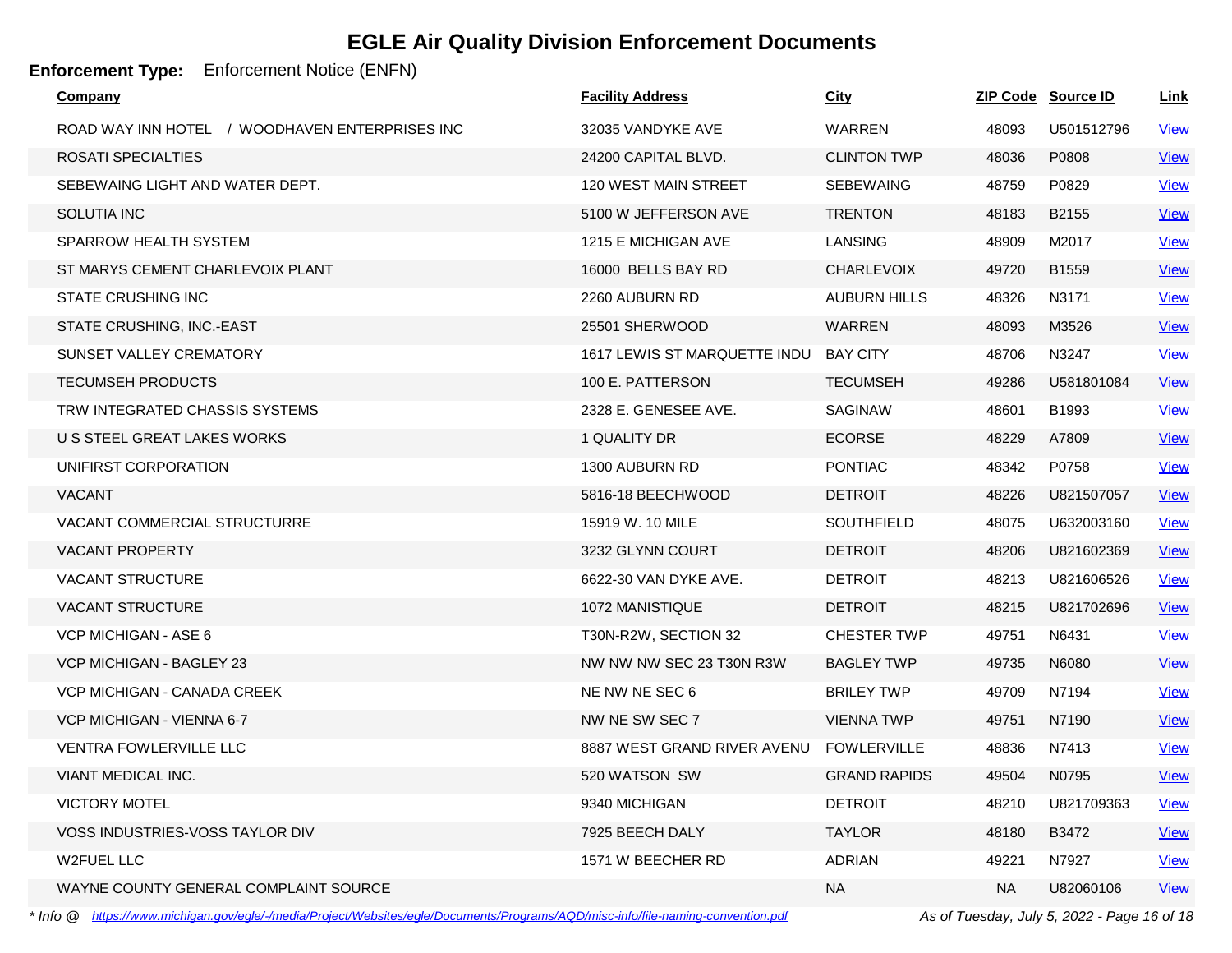**Enforcement Type:** Enforcement Notice (ENFN)

| Company                            | <b>Facility Address</b>               | <u>City</u>         |       | <b>ZIP Code</b> Source ID | <u>Link</u> |
|------------------------------------|---------------------------------------|---------------------|-------|---------------------------|-------------|
| WEST MANOR                         | 245 S PADDOCK                         | <b>PONTIAC</b>      | 48342 | U631801190                | <b>View</b> |
| WOOD ISLAND WASTE MANAGEMENT       | EAST 10081 STATE HIGHWAY M-28 WETMORE |                     | 49894 | N6034                     | <b>View</b> |
| <b>WORTHEN COATED FABRICS</b>      | 1125 41ST STREET SE                   | <b>GRAND RAPIDS</b> | 49508 | P0634                     | <u>View</u> |
| <b>WRIGHT COATING TECHNOLOGIES</b> | 1603 NORTH PITCHER STREET             | KALAMAZOO           | 49007 | N0991                     | <b>View</b> |